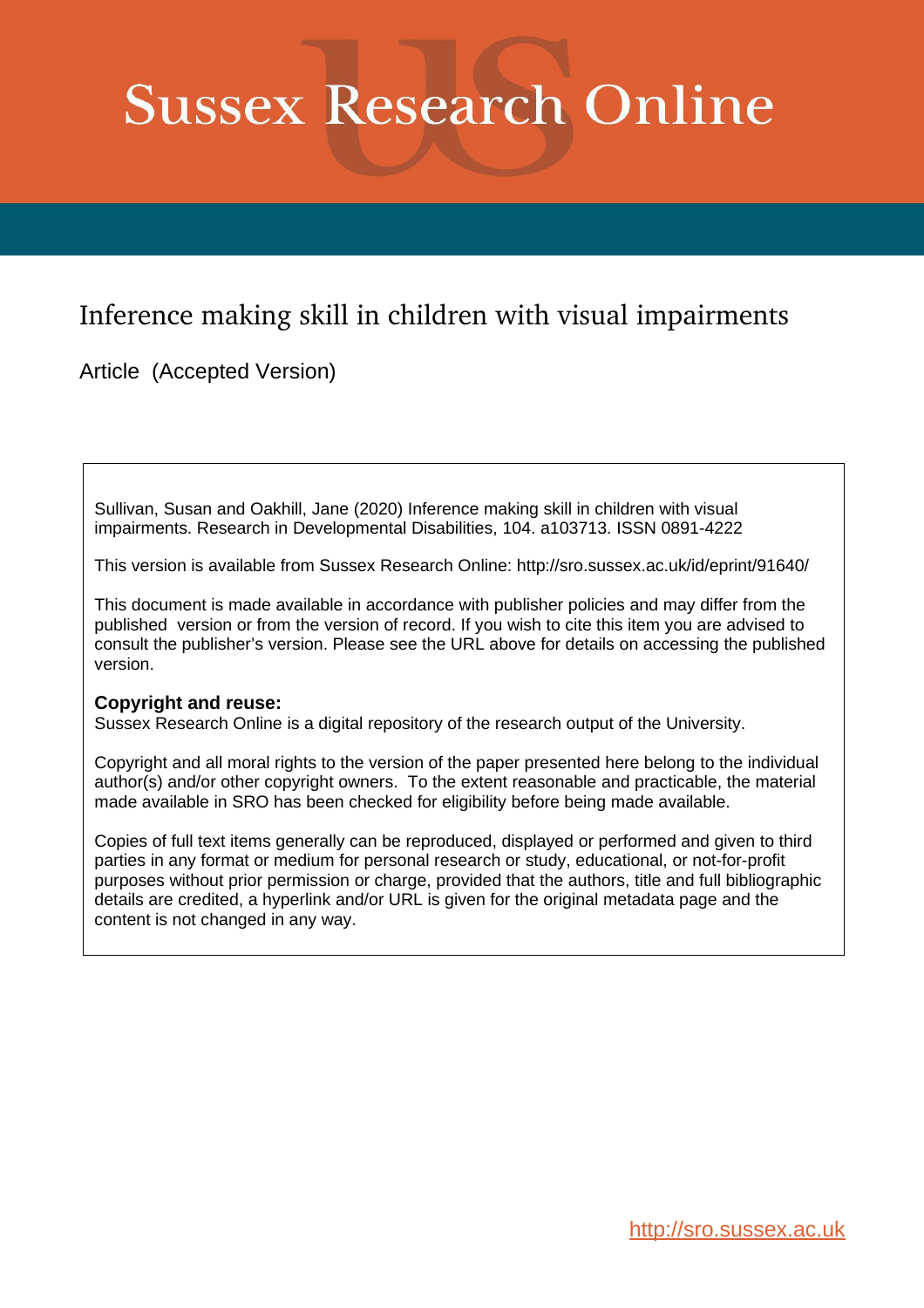# **Abstract**

There is a scarcity of research examining the reading comprehension skills of partiallysighted children despite evidence indicating that they lag behind their typically-sighted (TS) peers in reading comprehension ability. We compare the performance of children with visual impairments (VIs) with that of chronological-age matched TS counterparts on a task that requires them to make emotional, temporal and spatial inferences from short texts. The findings indicate that children with VIs exhibit a specific deficit in drawing inferences about spatial information in narratives as opposed to emotional or temporal information. The results are discussed in relation to the role of visual acuity in imagery skills and how this affects the construction of a mental model of a text.

**Key words**: *reading comprehension*; *inference-making skill*; *visual impairment*; *education*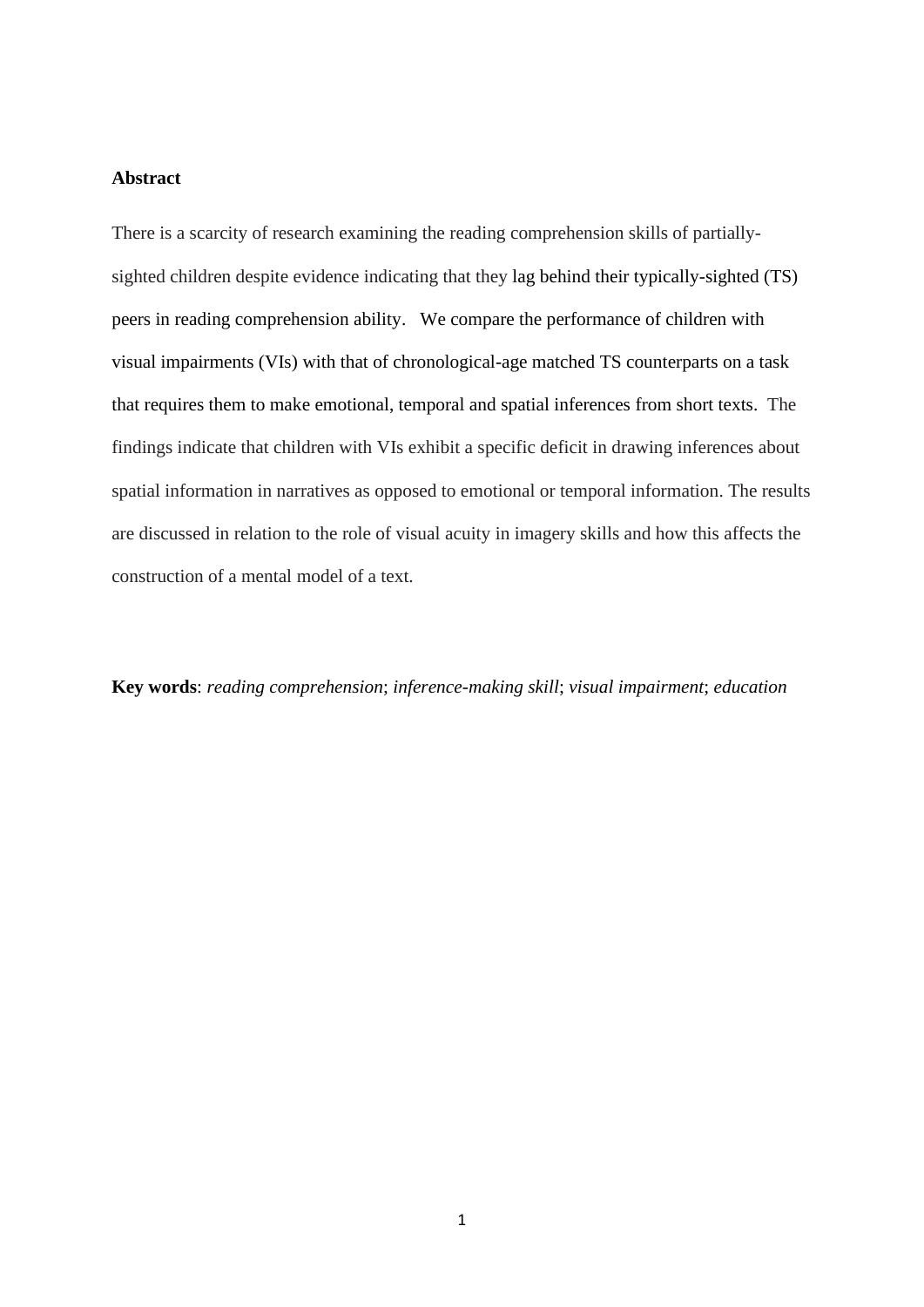#### **Inference-Making Skill in Children with Visual Impairments**

Good reading comprehension requires the orchestration of a number of different skills; words must be decoded and their meanings retrieved, sentence meanings need to be derived, information from successive sentences must be integrated, and inferences must be made to connect the text and integrate it into a coherent whole. There are many frameworks or models of skilled text comprehension (see McNamara & Magliano, 2009, for a review) all of which emphasise the need for the reader to establish text coherence through processes such as integration and inference, and the requirement that the end product of comprehension should be an integrated and coherent representation of the text as a whole. This mental representation is variously termed a *Mental Model* (Johnson-Laird, 1983) or a *Situation Model* (Kintsch & van Dijk, 1978; Kintsch, 1998). The mental model of a text will include information about the people (their goals, emotions, actions and reactions), settings, and events either described explicitly or implied (Garnham & Oakhill, 1996). Furthermore, Therriault and Rinck (2007) argue that adults' mental models are multi-dimensional in that they will include causal inferences about spatial, temporal and emotional information in the text (i.e., information about characters' intentions, emotions and goals). Their findings indicate that adult readers are sensitive to inconsistencies within these different dimensions thereby demonstrating that such information is routinely represented in a situational model of a text. It is also clear that children can represent these different dimensions in their text representations (see, e.g. Wassenberg, Becker, van den Broek, & van der Schoot, 2015; van der Schoot, Reijntjes & van Lieshout, [2012\)](https://link.springer.com/article/10.1007/s11145-015-9568-x#ref-CR51).

Studies with typically-sighted (TS) children have shown substantial individual variation in their ability to make inferences from text. TS children who have reading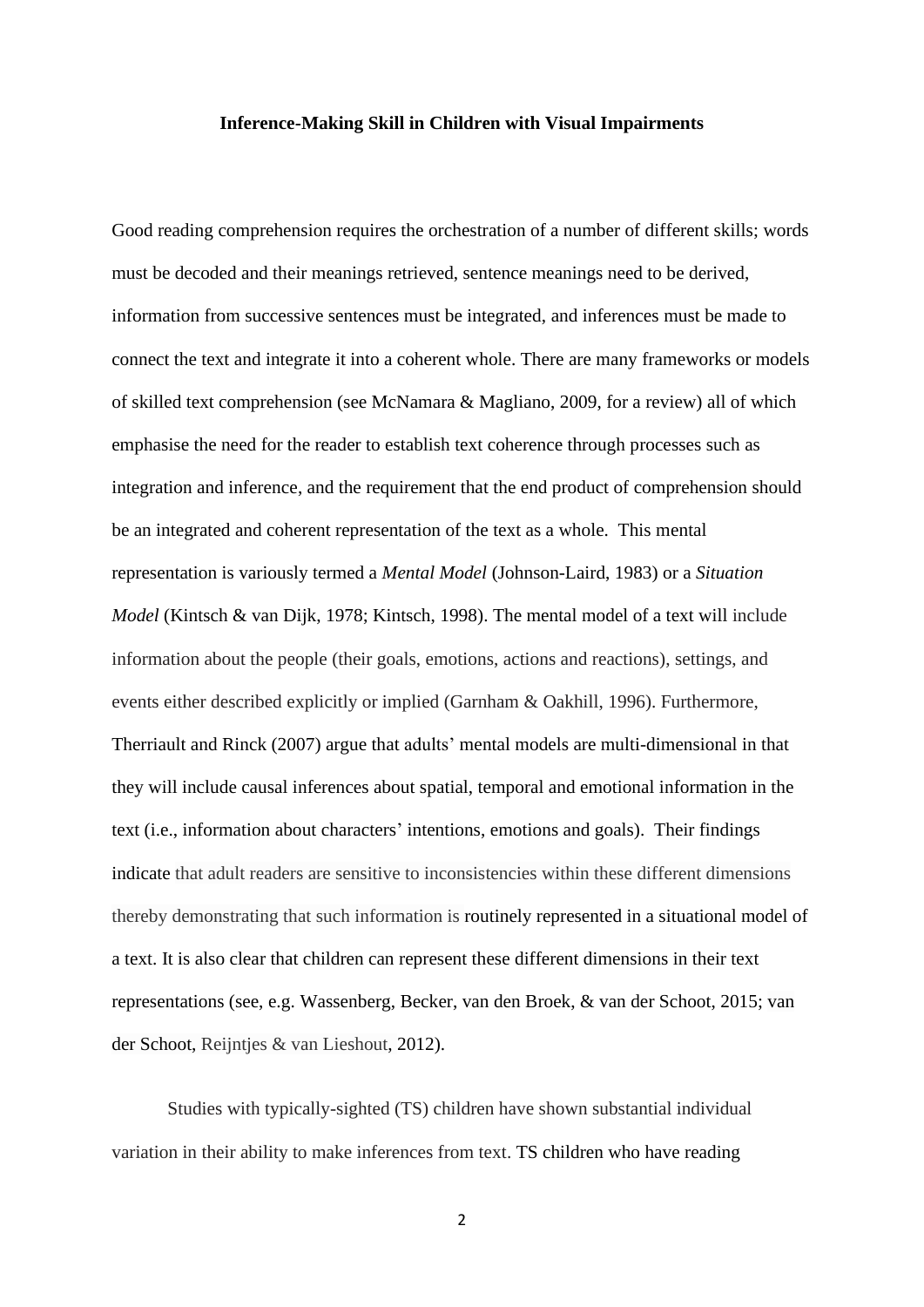comprehension problems have difficulties making even relatively straightforward inferences that connect up sentences (known as local cohesion inferences) (e.g. Oakhill, 1982) and they are also less likely than skilled readers to make inferences when reading or listening to text (e.g., Bowyer-Crane & Snowling, 2005; Cain & Oakhill, 1999; Oakhill & Cain, 2012; Oakhill, 1982, 1984). Moreover, these difficulties cannot be attributed to poor comprehenders' poorer memory for the text (Oakhill, 1984) nor to lack of background knowledge because even when good and poor comprehenders are matched for background knowledge poor comprehenders still show specific difficulties with inference questions (Cain, Oakhill, Barnes & Bryant, 2001) (for a review, see Oakhill, Cain & Elbro, 2019). Longitudinal and comprehension-age match studies with typically sighted (TS) readers indicate a causal relation between inference-making skills and reading comprehension (e.g., Barth, et al., 2015; Oakhill & Cain, 2012; Cain & Oakhill, 1999; Yuill & Oakhill, 1988; see also Elleman, 2017, for a meta-analysis)

Although there is a substantial body of research examining aspects of inferencemaking in TS children there are only a few studies (Edmonds & Pring, 2006; Papastergiou & Pappas, 2019; Wyver, Markham, & Hlavacek, 2000) that have examined the same skill in children with a visual impairment (VI). In Edmonds and Pring's study, congenitally blind Braille users and TS participants were presented with short stories (in Braille for the children with VIs) that they either read aloud (Experiment 1) or had read to them (Experiment 2); these were followed by four literal questions and four questions requiring "implicit inferences" (i.e., the information required to make the inference was not stated explicitly in the text). They found that the children with VIs' ability to successfully answer inference questions not only distinguished skilled from less-skilled comprehenders within that group (akin to the findings with TS children), but that there were no significant differences between the VI and TS participants in their ability to answer local and global inferential questions.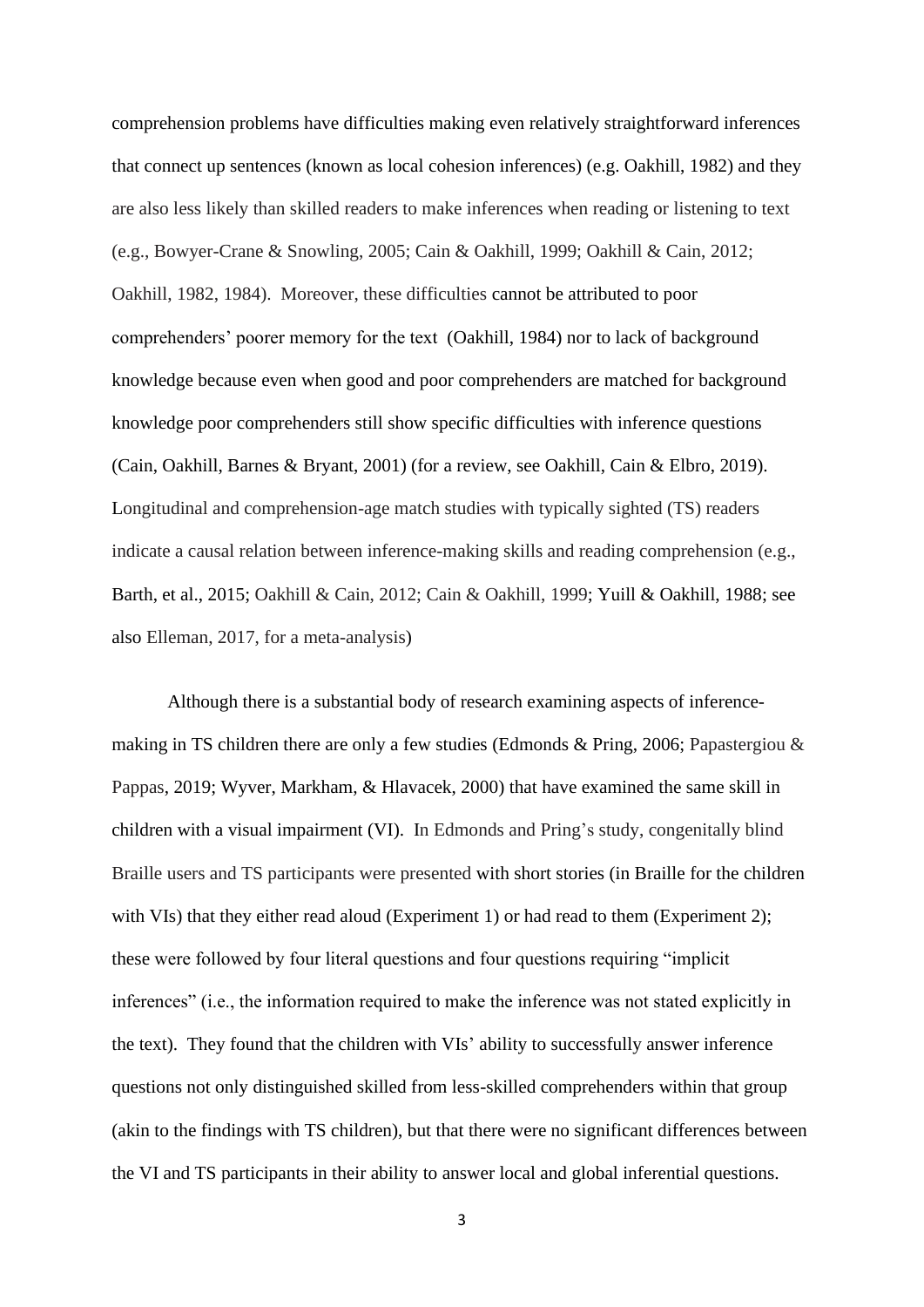Papastergiou and Pappas (2019) compared the inference-making skills of Braille users (8 Greek children who were congenitally blind, and 8 who were early blind) with TS children and, again, found that there were no differences between the TS and VI groups in local and global inference skill. These two studies used the same materials, which tapped the understanding of local cohesion (e.g., across sentences) and global coherence (across the narrative as a whole) inferences.

Although the findings with Braille users suggest that their local and global inferencemaking skills are comparable to those of their TS peers much less is known about the inference-making skills of children with other degrees of visual impairment. Visual impairment affects approximately 19 million children under 15 years of age worldwide (World Health Organization, 2012) and of those an estimated 12 million children have vision conditions that could be easily diagnosed and corrected. Consequently, the estimated worldwide population of children under 15 years old with significant vision impairment is 7 million (World Health Organization, 2012), and in the UK there are around 25,000 children (0-16 years) with varying degrees of VIs (certified as partially-sighted to legally blind) attending mainstream schools (Morris & Smith, 2008). *Partially-sighted* (also often referred to as low vision) is the term usually used in educational contexts to describe a VI that requires special education services (see participant section for UK government criteria for partially-sighted certification) and a number of findings indicate that partially-sighted children's general reading comprehension ability lag behind that of their same-aged TS classmates (Douglas, Grimley, Hill, Long & Tobin, 2002; Douglas, Grimley, McLinden & Watson, 2004; Hill, Long, Tobin & Grimley, 2005).

For example, Douglas et al. (2002) tested the reading of 476 partially-sighted children using an unmodified print version of the Neale Analysis of Reading (NARA II, 1999) and found that the average reading ages for partially-sighted children for accuracy,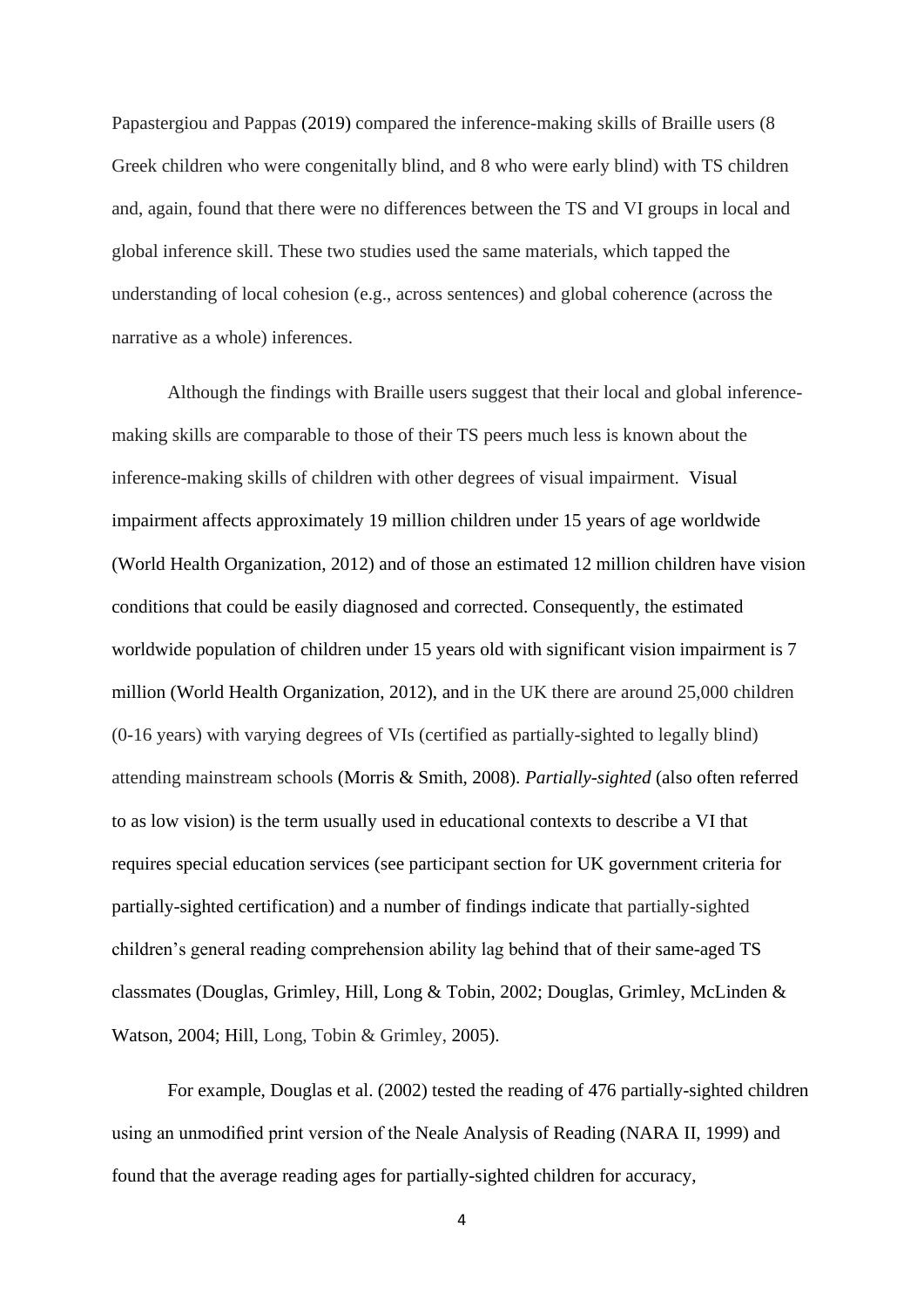comprehension and speed were below their chronological age and that this reading comprehension lag relative to TS children widened with increasing age (see also Douglas et al., 2004; Hill et al., 2005). Thus, although there is evidence demonstrating that partiallysighted children lag behind their TS classmates in terms of reading comprehension ability, and evidence with TS readers indicates a causal relation between inference-making skills and successful reading comprehension, there is only one study that has examined whether mainstream-educated, partially-sighted children have difficulties with inference-making skills when compared to their same age TS classmates. Wyver, Markham, & Hlavacek (2000) compared the inference-making skills of mainstream-educated children with varying degrees of VIs (n=15, mean age 8 years 11months,) with their TS classmates matched for gender, age, and general verbal ability (teachers' ratings). Children listened to stories and were then asked questions in which they had to decide if information they were presented with had been previously given in the story (they answered yes or no). They found no differences between children with VIs and TS children in their ability to answer the questions, however they noted that the children with VIs had particular problems with questions that involved 'distance' vision - such as judging what characters would have viewed from the top of a hill. The authors postulate this is because children with VIs have minimal experience with distance vision.

In light of the suggestion by Wyver and colleagues that non-Braille users, mainstream-educated children with VI's may exhibit difficulties in drawing inferences that rely heavily on visual experiences - such as inferring distance in narratives - this study compares the understanding of temporal, emotional and spatial information (both literal and inferred) in short stories; comparing the performance of partially-sighted children with that of their TS classmates matched for chronological age. No other studies to date have examined these dimensions of inference-making skill in children with VIs although, as mentioned, an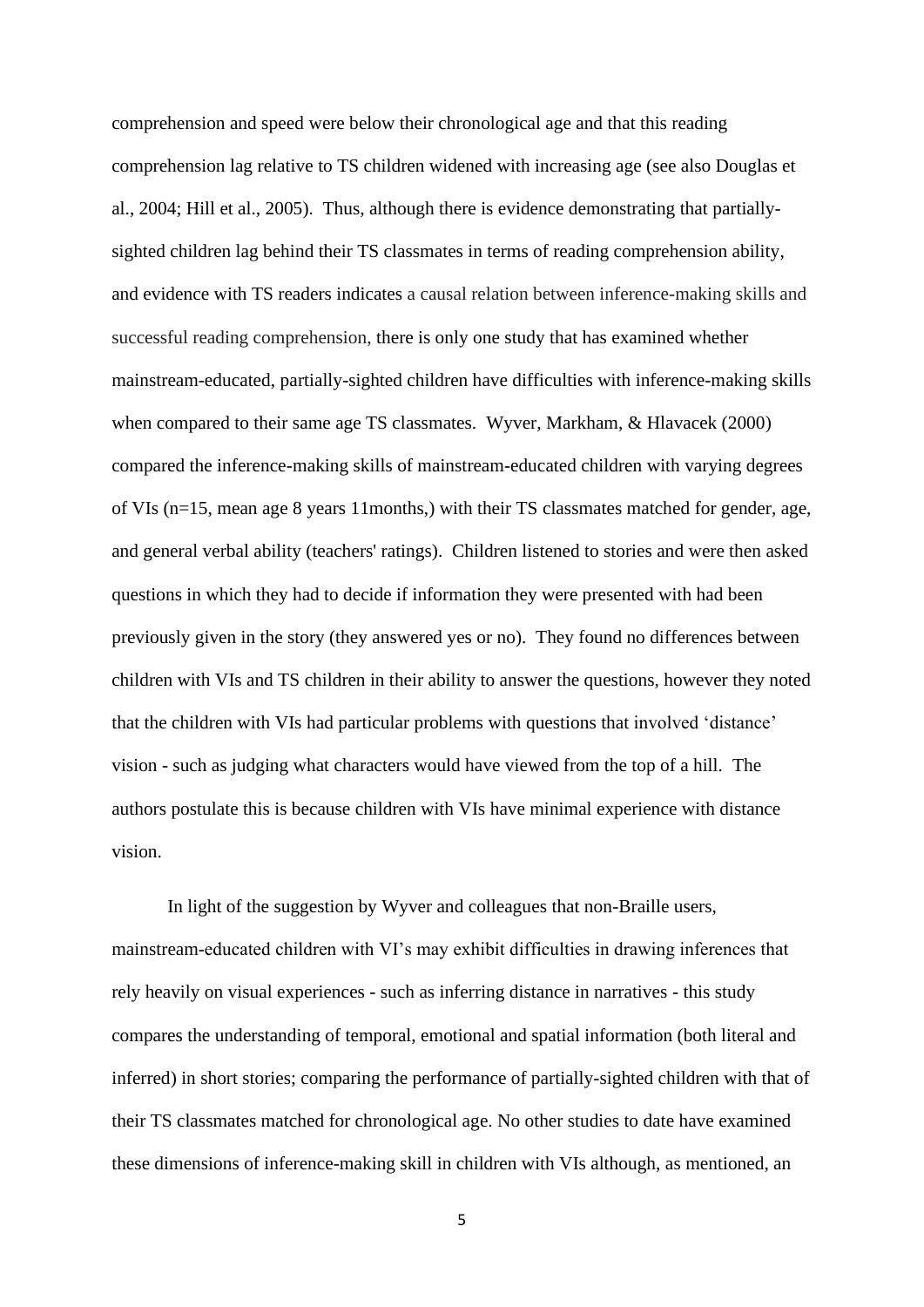effective mental model of a text includes causal, emotional, temporal and spatial details (see Wassenberg, Becker, van den Broek, & van der Schoot, 2015; Therriault & Rinck, 2007).

There may be some unique distinctions between children with VIs and TS children in their representations of text. For instance, it may be that children with VIs would have particular difficulties in forming mental representations of spatial information due to their lack of visual experience with such information (akin to the suggestion made by Wyver et al., 2000), and this may affect their spatial inference skills and their understanding of spatial information presented literally in a text. Mental representations of spatial information underlie our abilities to plan routes, locate and place objects and people within an environment, and to envisage entities from descriptions of their arrangements (Byrne & Johnson-Laird, 1989).

There is some evidence that individuals with VIs have difficulty representing spatial details during visualisation tasks. For example, Szubielska and Marek (2015) found that both partially-sighted and congenitally blind students are less accurate in using mental imagery to make size judgments than students who become blind later in life. In their experiments they asked participants to both mentally enlarge objects they had previously explored manually, and also to demonstrate the change in the size of an object imagined/visualised to be moving away. Judging where an object is located (near vs far) based on its relative size to other entities is a skill that involves spatial awareness. Three groups of high school students with VIs took part in the experiment: congenitally blind, late blind (i.e., who lost their vision at the age of 3 or later and retained memory of visual representations), and partially-sighted. The authors found the mentalising skills of partially-sighted participants to be no different to those of the congenitally blind participants (with both those groups performing significantly worse than the late blind group). They postulate that this is because both congenitally blind and partially-sighted children may have never seen well enough to develop and apply mental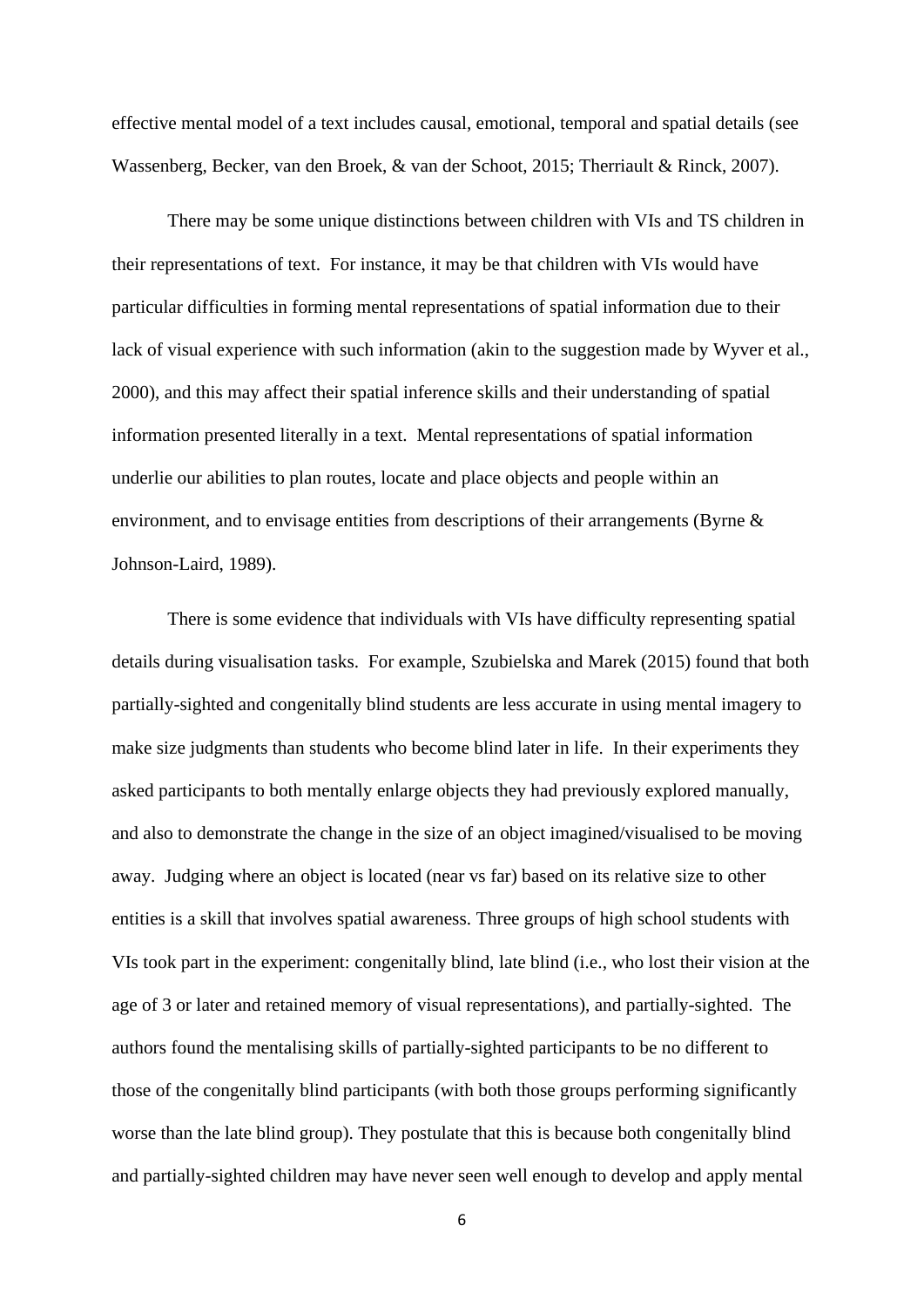visualization techniques that would aid in size inferences, whereas late blind individuals retain memories of visual experience and can effectively use visualization strategies (Vanlierde & Wanet-Defalque, 2004). This suggests the partially-sighted children in the current study may have difficulties forming mental representations that include adequate details about spatial information.

Additionally, it may be that children with VIs will have difficulties with emotional inferences because children who have impoverished access to visual information sometimes exhibit deficient theory of mind skills (ToM; the ability to think about other's thoughts, feelings and desires). A number of prominent ToM theories (e.g., the theory of mind module or ToMM; the eye direction detector or EDD) argue for the importance of visual information and in particular visual interactions with others in the development of effective ToM skills (Baron-Cohen, 1995; Meltzoff & Gopnik, 1993). Moreover, Green, Pring and Swettenham (2004) found that children with congenital VIs showed a general pattern of delay in ToM development when compared to TS counterparts. Since children with VIs have been shown to have delayed ToM skills they may as a result show some difficulties understanding characters' emotional responses.

In summary, there has only been one study to date that has examined the inferencemaking skills of mainstream-educated, partially-sighted children and none that have looked specifically at their performance on different types of inference (spatial, emotional, temporal). This is despite research indicating that partially-sighted children lag behind their TS peers in reading comprehension skill and inference-making is casually implicated in reading comprehension. Based on findings with TS children we expect that all children will perform better on literal questions compared to questions requiring an inference (Cain & Oakhill, 1999). Based on the findings of Szubielska and Marek (2015) and in keeping with the suggestions of Wyver, Markham, & Hlavacek (2000) we anticipate that the partially-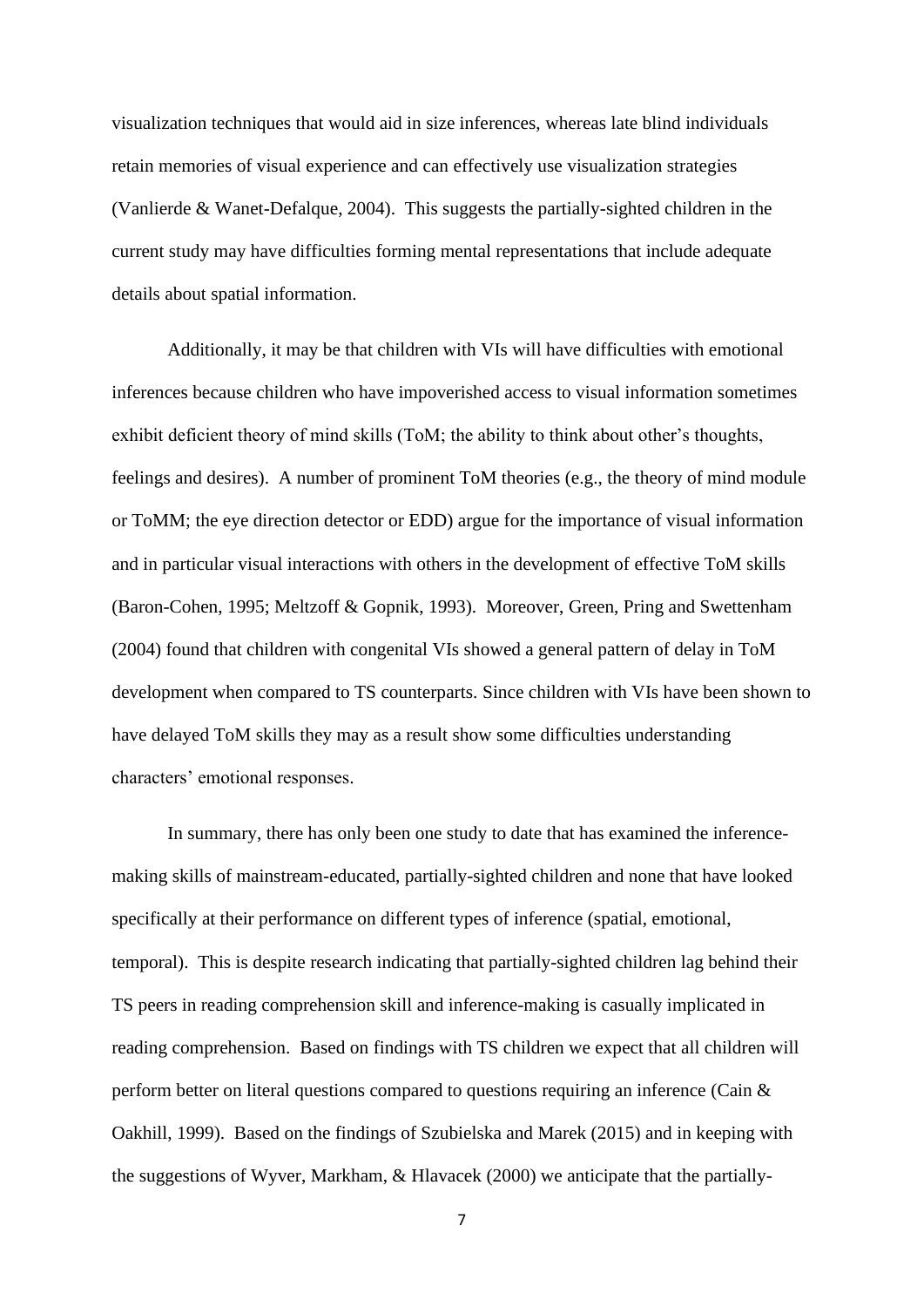sighted children in the current study may have greater difficulties than their TS age-matched classmates when answering questions that require them to construct a mental model of spatial relations referred to both explicitly and implicitly in a narrative. In keeping with theories that argue for the importance of visual information in the development of effective ToM skills (Baron-Cohen, 1995; Meltzoff & Gopnik, 1993; Green, Pring and Swettenham, 2004) we anticipate that partially-sighted children may also perform significantly worse than their TS counterparts when answering questions about emotional information, although differences may be more pronounced when the emotion information needs to be inferred as opposed to being explicitly stated. We do not anticipate any differences between the groups in their understanding of temporal information (explicit or inferred).

#### **Method**

*Partially-sighted participants*: Twenty children (7 males) with visual impairments aged between 7 and 11 years (*M*=106 months) took part in this research. All were visited individually in their schools and administered the NARA II (Neale, 1999*.*), and the stories that required them to answer questions about the spatial, emotional and temporal dimensions (detailed below). All children attended mainstream schools located in predominantly middleclass areas of XXX (UK), all were referred through local authorities where they were registered as visually impaired and none received specialist support from a teacher of the visually impaired on a daily basis when in school, and none used Braille. All children had some residual vision. 15 of the children had been registered as visually-impaired from birth. All children were in receipt of a certificate of visual impairment (UK government issue) and met the government criteria of having either (a) visual acuity of 3/60 to 6/60 with a full field of vision, (b) visual acuity of up to 6 /24 with a moderate reduction of field of vision, or with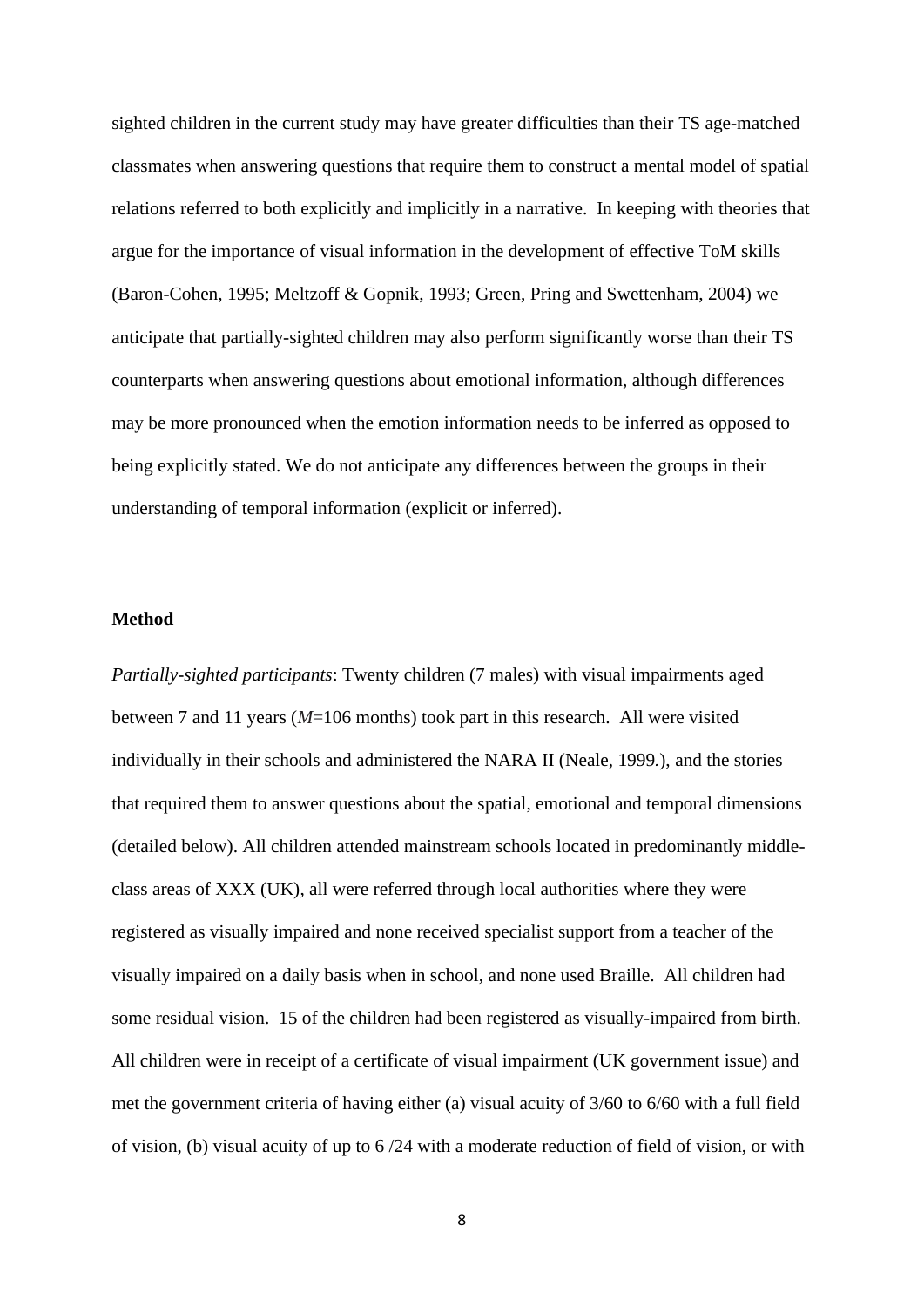a central part of vision that is cloudy or blurry, or (c) visual acuity of 6/18, or if a large part of the field of vision (e.g., a whole half of vision) is missing, or a lot of peripheral vision is missing (RNIB, 2019). The students were able to use large print books and Closed-Circuit TV (CCTV) or other magnifying devices to access classroom materials. No children had additional difficulties (e.g., ASD, MLD etc.). Table 1 shows the characteristics of the partially-sighted participants including cause of visual impairment, laterality and age of diagnosis.

*TS participants*: Twenty children aged between 7-11 years; 9 males (*M*=106 months) were visited individually in their schools and administered the NARA II and the spatial/emotional/temporal inference stories. The majority of both the children with VIs and TS children were from three different mainstream schools all situated close together in the same predominantly middle-class geographical location. None had any impairments (e.g., ASD, ADHD, MLD etc). These children were matched for chronological age and year group (and school where possible) with the children with VIs. The criteria for matching were that all pairs had to have chronological ages within 3 months of each other (mean difference in months across all pairs was < 1 month), and pairs must have come from the same year group. There was no significant difference between the groups in chronological age:  $t(38) = .13$ , *p* =.90. Participants were not matched for reading age (as derived from the comprehension scores on the NARA II) and therefore TS children had significantly higher reading ages than their partially-sighted counterparts:  $t(38) = 3.63$ ,  $p = .001$ , which is in keeping with the findings of previous research comparing performance on the NARA II between TS and partially-sighted children matched for chronological age (e.g., Douglas et al., 2002; Douglas et al., 2004).

The experimental procedures were granted ethical approval by the institutional ethics committee.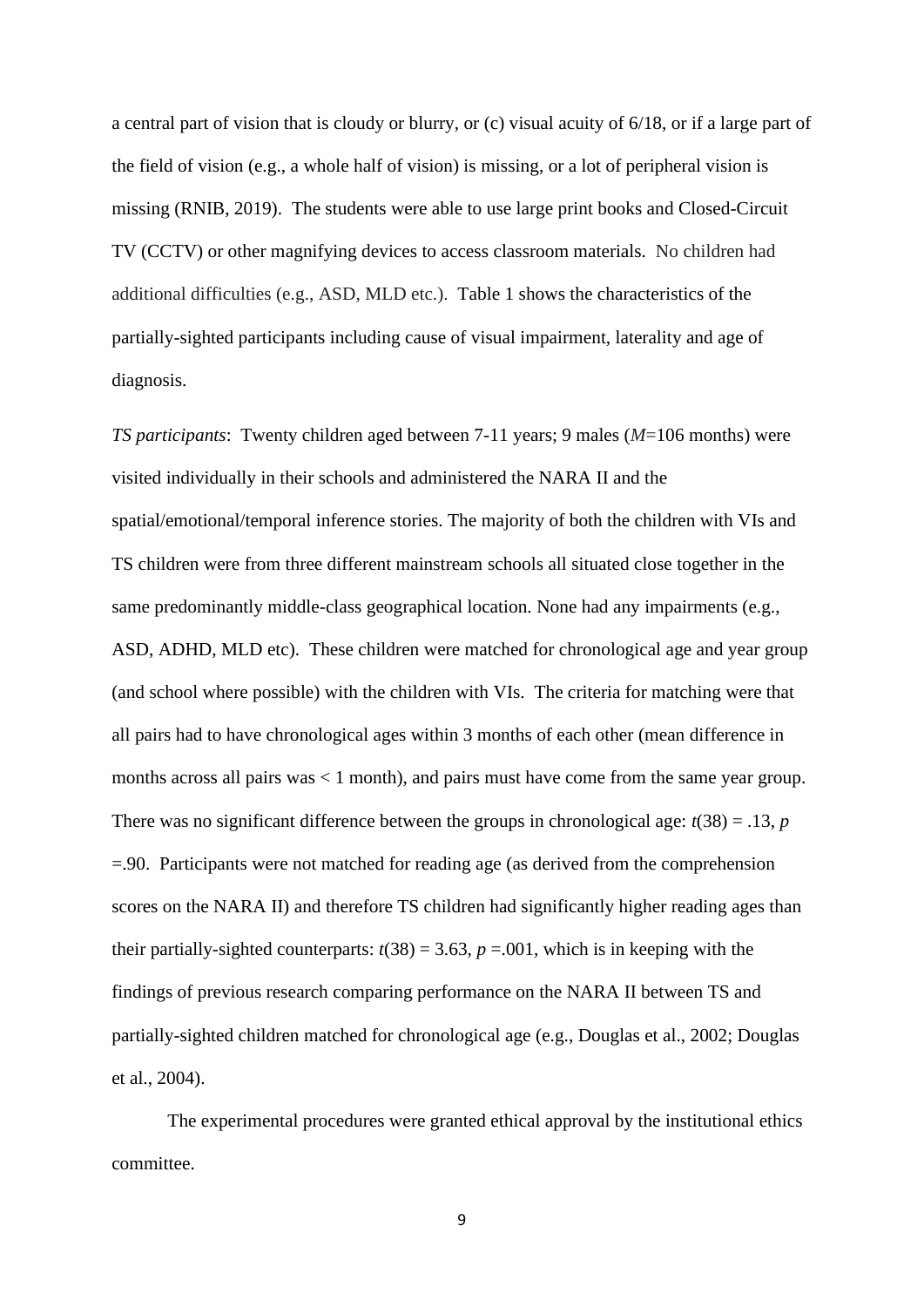#### **Materials and Procedure**

Children were seen individually, over two visits; at the first visit participants were administered the Neale Analysis of Reading (NARA II) and at the second visit they were administered The Story Task (all tasks detailed below). Both visits were conducted within 7 days of each other and neither visit exceeded an hour.

*Reading Comprehension ability.* All children were seen individually in a quiet area of their school (typically in a study area adjacent to the child's classroom) where they completed the NARA II. The NARA II is a standardised assessment of oral reading for approximate age range 6–13 years. It provides three scores of reading performance – accuracy, comprehension and speed. Reading comprehension is assessed by the ability to answer questions about each passage. Children read the stories out loud and for the children with VIs the text was provided in enlarged print the size of which was determined by their support worker and their classroom teacher. The scores for each group on all the tasks can be found in Table 2.

*The Story Task*. Each child was seen individually. Six stories of no more than 200 words each were used (see Appendix for examples and scoring criteria). The stories and accompanying comprehension questions were presented to 3 adult readers who classified each question according to whether it asked the reader about emotional, temporal or spatial information in the story; there was a 100% agreement across all 3 adults with regards to classifications of question type. All children were presented with the short stories in written format with the font in the preferred enlarged size for each child with a VI, in Arial black font. The printed stories for TS children were always presented in size 14 Arial black font. All children listened to a recording of the stories being read aloud and whilst listening they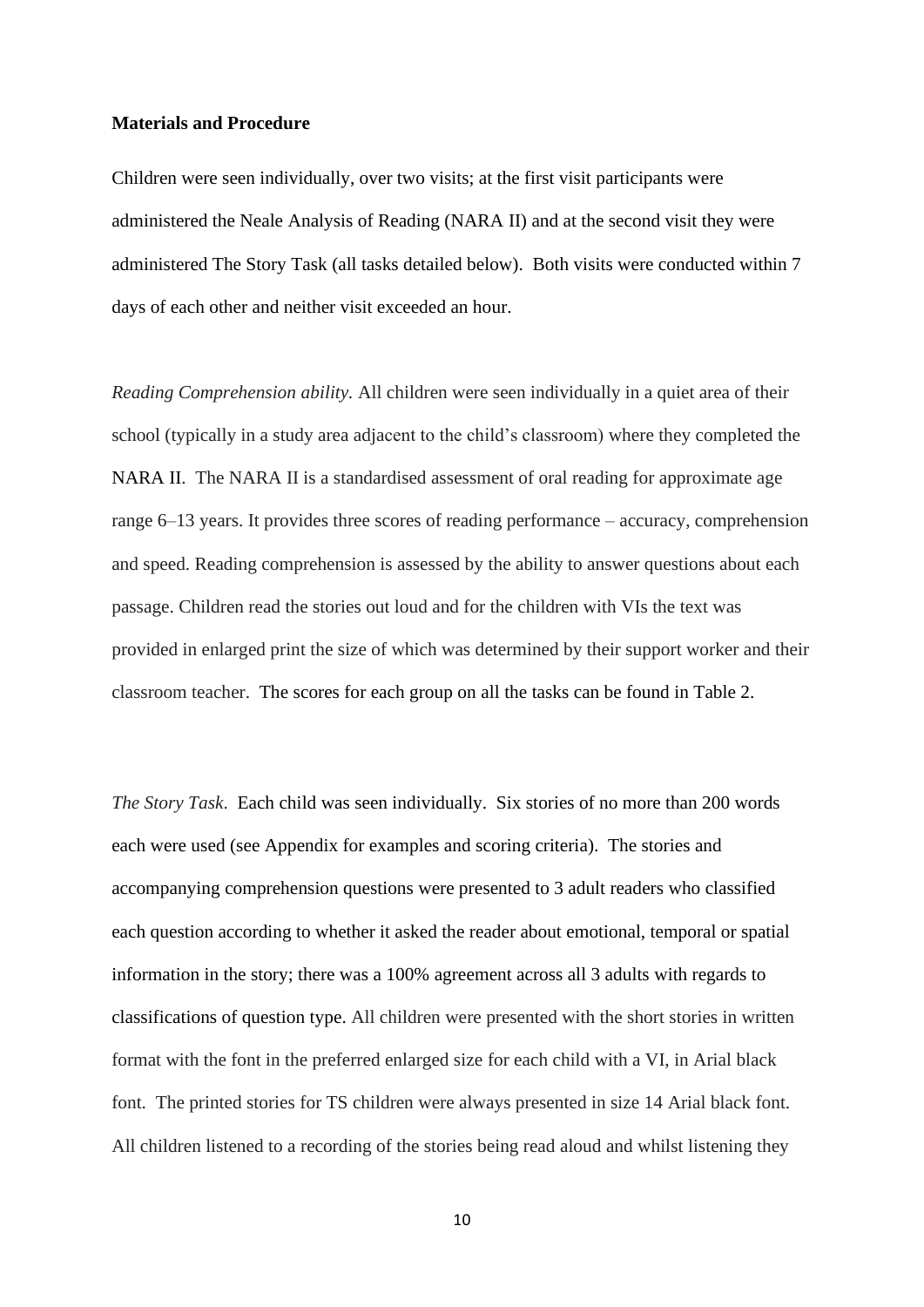were required to follow the text. Following the presentation of each story, the children were asked the test questions orally, and their responses were recorded on the response sheet by the researcher. The questions were also provided in written format and the child was allowed to refer back to the written text when answering the test questions. In order to avoid fatigue effects, the 6 stories were randomly split into 2 sets each containing 3 stories, which were administered within the same test session but with a 15-minute break between each administration. The order of administration of the sets was counterbalanced across all participants. Each story was followed by two literal questions and two inference questions for each category (spatial, temporal, emotional). For each story, the questions were presented in a different random order for each participant. For each question, possible marks ranged between 0-2 depending on whether the question was partially or fully responded to by the child. Cohen's κ was calculated to determine the level of agreement between the two researchers' judgement on the total scores for the Story Task. There was moderate agreement between the two researchers' judgements,  $\kappa = .589$ ,  $p < .0005$ , with disagreements resolved by discussion.

### **Results**

Table 2 shows the scores for each task, for each group. As the maximum score possible for each category (emotional vs. temporal vs. spatial) and question type (literal vs inferred) varied, we converted scores to proportions and carried out a 2 (Group: TS vs. VI) x 3 (category: emotional vs. temporal vs. spatial) x 2 (type: literal vs. inference) analysis of variance with proportion scores on each question type as the dependent variable. Where the assumption of sphericity was violated Greenhouse–Geisser corrected degrees of freedom are reported. The ANOVA revealed a marginally significant main effect of group:  $F(1,38) =$ 3.89, *p*=.056, ηp2=.093, a significant main effect of question type: *F*(1,38) =120.94, *p* <.001, ηp2= .761 (demonstrating higher scores on literal questions as opposed to inference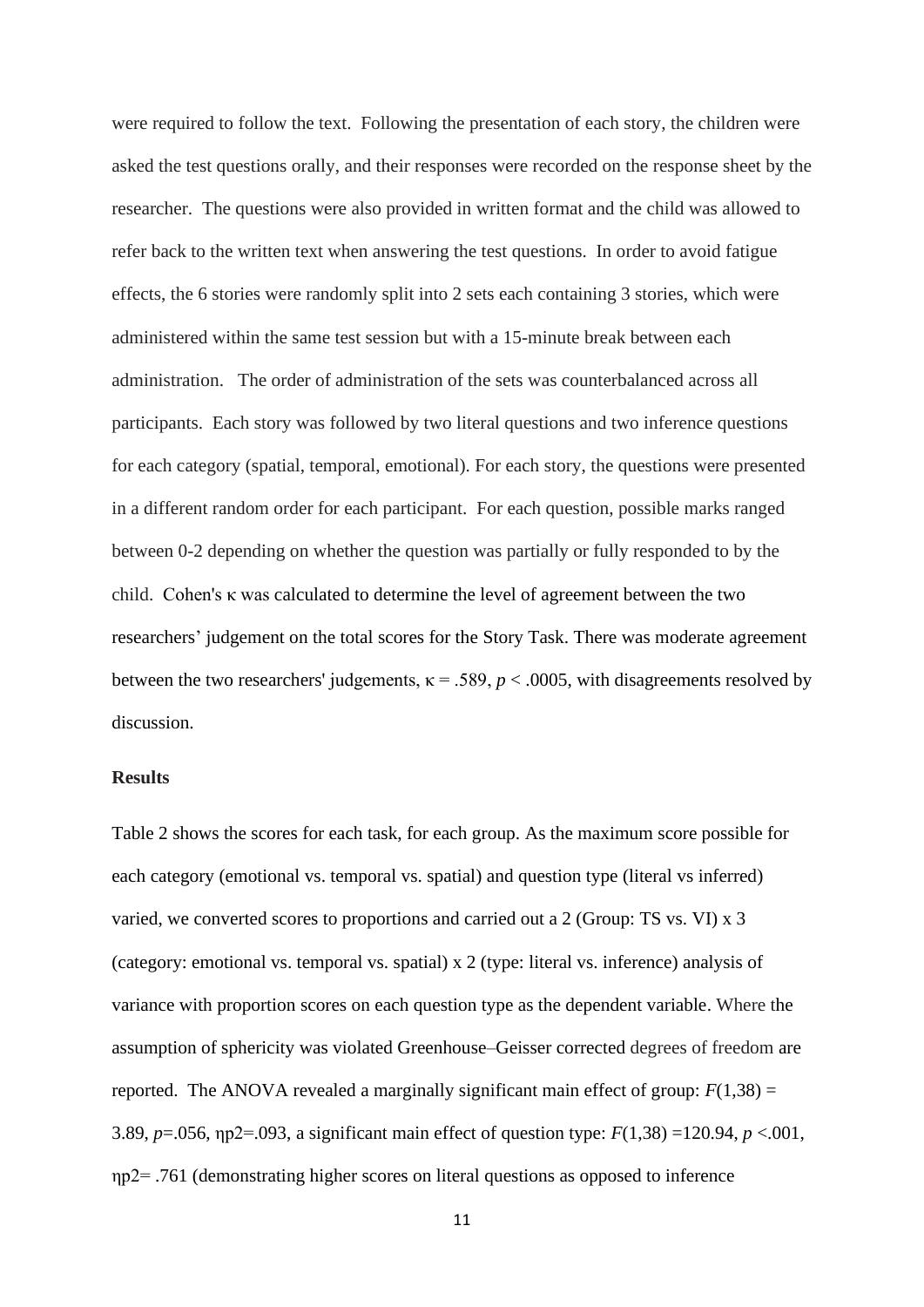questions), a significant main effect of category:  $F(1.72, 65.30) = 4.06$ ,  $p = .027$ ,  $np2 = .096$ , a significant interaction between group and category:  $F(1.72, 65.30) = 3.38$ ,  $p = .047$ ,  $np2 = .082$ , a significant interaction between category and question type: *F*(1.96,74.39) =12.46, *p* <.001, ηp2=.247, but no significant interaction between group and question type: *F*(1,38) =.48, *p* =.49. The three way interaction between group, category and question type was not significant:  $F(1.96,74.39) = 1.73$ ,  $p = 19$ . The group by category interaction was explored with *t* tests, which revealed no significant difference between sighted and VI children in their understanding of emotional information:  $t(38) = 1.20$ ,  $p = .24$ , or temporal information:  $t(38)$  $=1.44$ ,  $p = 0.16$ , but a significant difference between the groups when answering questions about spatial information in a text:  $t(38) = 2.35$ ,  $p = .024$  (see Figure 1).

In line with previous studies with partially-sighted children (e.g., Douglas et al., 2002; Douglas, et al., 2004; Hill et al., 2005) children with VIs demonstrate lower reading ages compared to their age-matched sighted peers. Therefore, to examine whether children with VI's specific deficit in answering questions about spatial information was still significant after accounting for differences in reading age (as derived from comprehension scores on the NARA II) we carried out a further ANCOVA with proportion scores on each question type as the dependent variable and with reading age as a covariate, which indicated that the significant two way interaction between group and category (emotional, spatial, temporal) was still significant even after accounting for reading age:  $F(2,74)=4.09$ ,  $p=.021$ ,  $np2=.10$ , demonstrating that children with VIs still perform worse than TS children on spatial questions but not on emotional or temporal questions. The ANCOVA also revealed a threeway interaction between group, category and question type (literal vs inferred): *F*(2,74)=3.60, *p*=.032, *np*2=.09 that arises because once reading age is taken into account the children with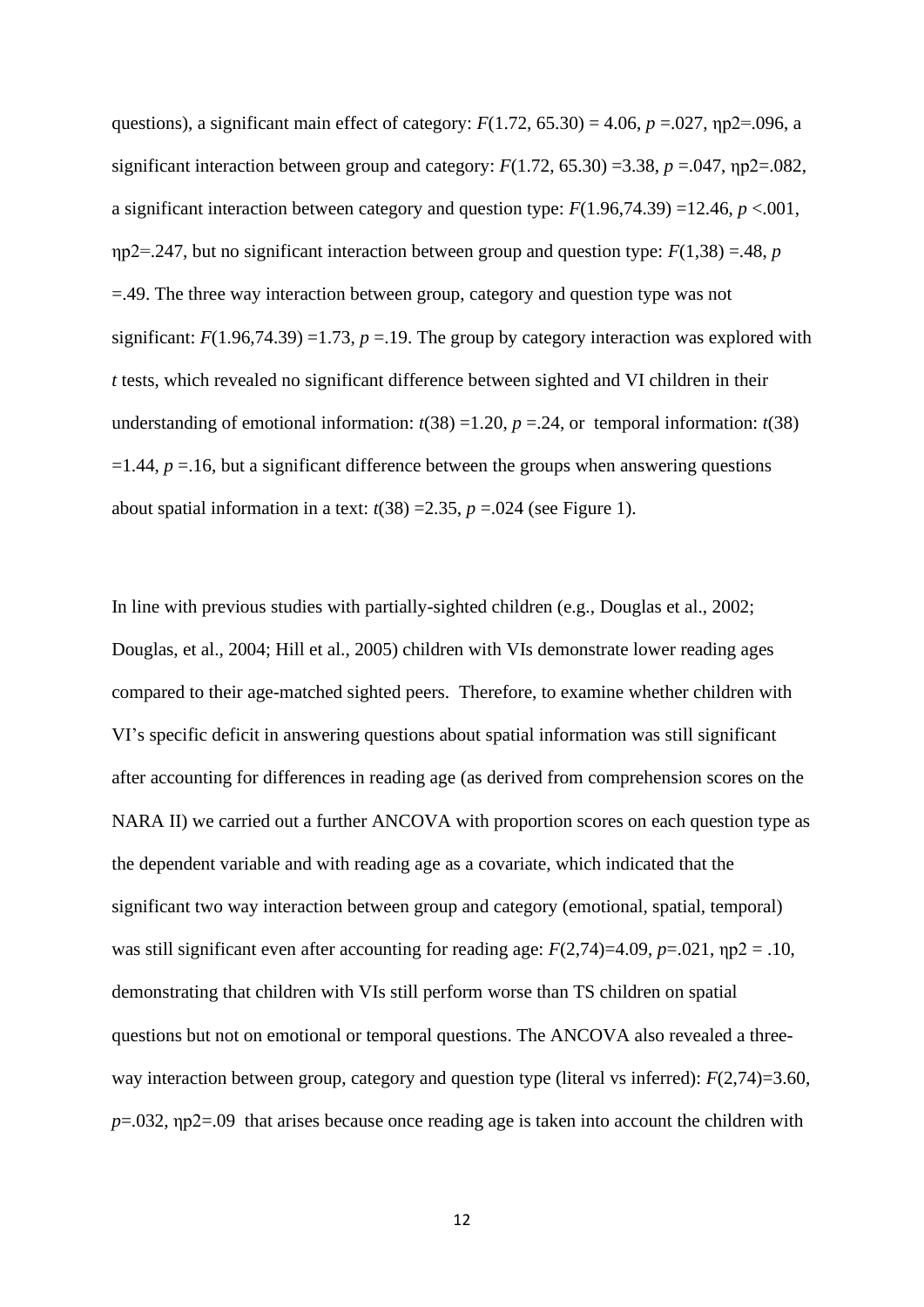VIs have particular difficulties with the spatial inference questions in comparison to the TS children.

As studies with children with VIs typically have small sample sizes, we also conducted some comparable analyses using non-parametric tests, which make no assumptions about distributions. There was a significant difference between the TS and VI children when answering questions concerning spatial information (both literal and inferred):  $U = 113.50 N<sub>1</sub>$  $= 20$ ,  $N_2 = 20$ ,  $p = .019$ , and still no significant differences between the groups in the understanding of temporal or emotional information:  $U = 147.50$ ,  $N_1 = 20$ ,  $N_2 = 20$ ,  $p = .155$ ,  $U = 156$ ,  $N_1 = 20$ ,  $N_2 = 20$ ,  $p = .233$  (respectively).

#### **Discussion**

The aim of this study was to compare TS and partially-sighted children on their understanding of emotional, temporal and spatial information in narratives (literal and inferred). The findings indicate that all children found literal questions easier to answer than inferred questions and this is in keeping with previous research with TS children (e.g., Cain & Oakhill, 1999). However, partially-sighted children exhibited a specific deficit in comparison to their same-aged TS peers in their ability to answer questions about spatial information in a text, especially when that information needed to be inferred and was not explicitly stated. This specific deficit was especially apparent when differences in reading comprehension skill had been taken into account. In contrast, there were no differences between TS and partially-sighted children in their ability to answer literal questions about temporal or emotional information in a text and no differences in their ability to infer such information either.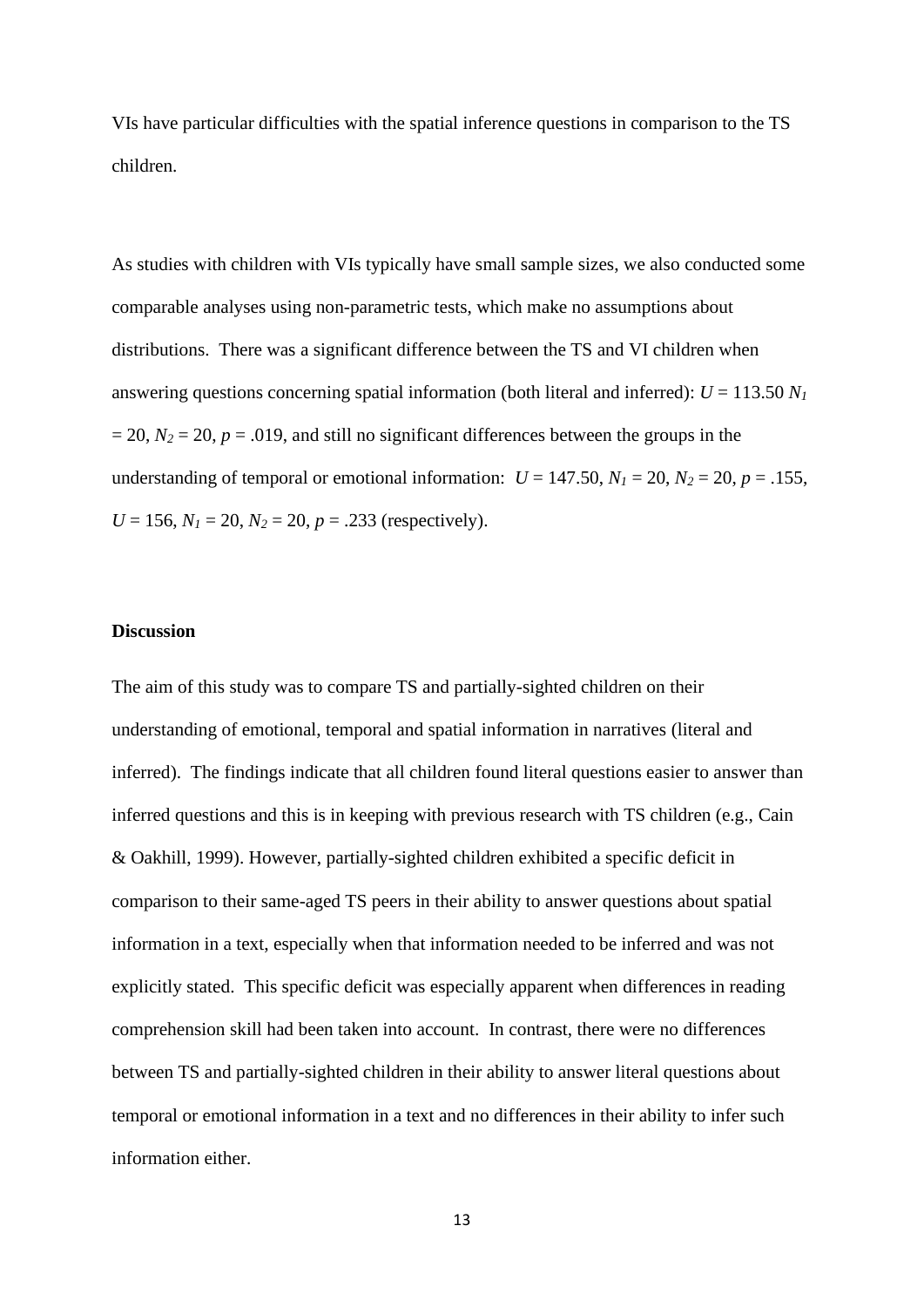It may be that children with VI's lack of visual experience with spatial information underpins their specific deficit in answering questions about spatial information in narratives (a suggestion made by Wyver and colleagues). If the children with VIs in the current studies were asked questions about spatial information in the external environment, such as the location of objects or the distance between objects, we would expect them to have difficulties due to their lack of visual acuity. But, in many situations spatial information is not visible (e.g., a path bends out of our line of sight) and so an internal representation of spatial information is required such as remembering a specific route. Szubielska and Marek (2015) compared participants with varying degrees of VIs (congenitally blind, late blind and partially-sighted) in their ability to mentally resize objects that were both static and moving away: A skill that involves spatial awareness. Their findings indicated that both congenitally blind and partially-sighted participants are less able to use mental visualization strategies to make such estimations when compared to late blind participants, which they argue is due to lack of visual acuity early on in development that would not be applicable to the late blind group. There has also been some research examining congenitally blind individuals' mental representations of space (see Thinus-Blanc & Gaunet, 1997 for a review) but none that have examined this in partially-sighted participants. This study is unique in examining how children's text representations of emotional, temporal and spatial information are affected by visual impairment and our findings extend previous research by demonstrating the importance of visual experience when attempting to build an effective mental model of narratives during reading.

Unlike research with congenitally blind children, which has found no significant differences in local and global inference skills between them and TS children (e.g., Edmonds & Pring, 2006, Papastergiou & Pappas, 2019), we found significant differences in the ability to draw spatial inferences between partially-sighted children and TS participants. These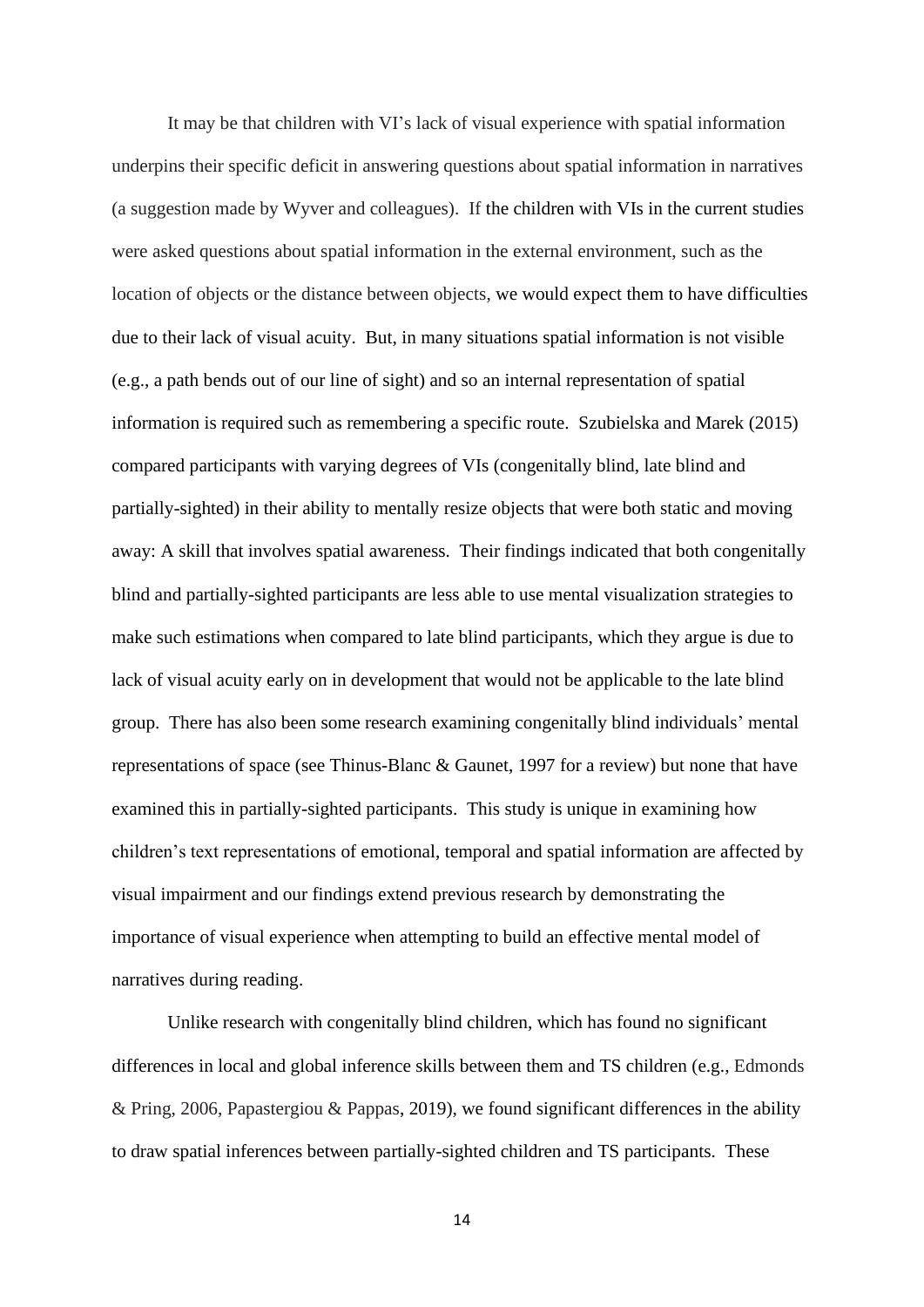differences in findings are likely due to variations in the materials used (i.e., local/global inferences vs. more targeted spatial/emotional/temporal inferences). Considering that Szubielska and Marek (2015) found deficits in the mentalising skill of both congenitally blind and partially-sighted individuals future research is needed to examine if the spatial inferencing skills of the congenitally blind are also impaired (there have been no studies to date examining this).

Neither did we find any deficits in partially-sighted children's ability to answer questions concerned with emotional information (explicit or inferred) when compared to their TS classmates and so the findings of a general pattern of delay in ToM development found with children with congenital visual impairments (Green, Pring, & Swettenham, 2004) did not have any bearing on the emotional inferencing skill of children with VIs in the current study. Although a ToM measure was not taken in the current study a more recent distinction in the literature has differentiated between cognitive and affective components of ToM (e.g., [Shamay-Tsoory & Aharon-Peretz, 2007\)](https://muse-jhu-edu.ezproxy.sussex.ac.uk/article/711731#b49) - the former involves making inferences about beliefs and motivations, whereas affective ToM involves making inferences about emotions; research is needed to examine the relation between emotional inferencing when reading and affective ToM skills in partially-sighted children.

The lack of research concerned with the reading skills of partially-sighted children (and the similar scarcity of research into the reading skills of blind children) needs to be addressed so that intervention work can begin to support their reading development before they start secondary education (post 11-years of age in the UK). Although little is known about the underlying causes for the developmental lag in reading skill found in children with visual impairments (e.g., Douglas et al., 2002, 2004) it is important to develop a detailed profile of partially-sighted children's reading ability (at least comparable to the wellresearched reading profile of their TS peers) as their documented lag in reading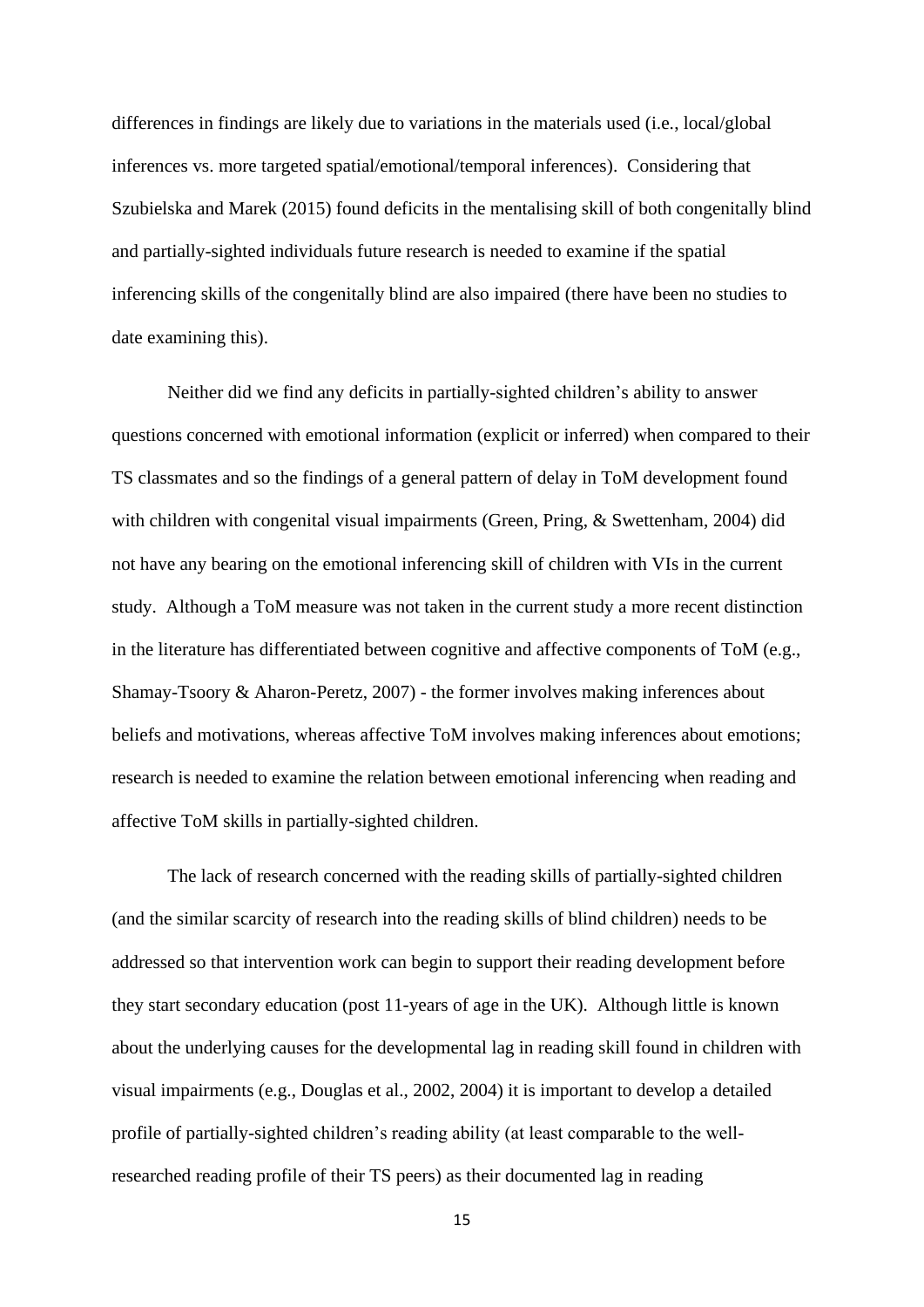comprehension ability compared to TS children increases with age, and research indicates that in the UK children with VIs are already entering secondary education  $(11 + \text{years})$  with lower attainment than other pupils (Chanfreau & Cebulla, 2009). This study represents a move in the direction of establishing a reading profile for this population of novice (7-11 years) readers, which could then be utilised by researchers examining how best to support reading in individuals with VIs, whether that be via the use of assistive technologies (e.g., Argyropoulos, Padeliadu, Avramidis, Tsiakali, & Nikolaraizi., 2019; Argyropoulos, Paveli, & Nikolaraizi, 2019), or other approaches such as repeated readings (that could emphasise spatial information in narratives) (e.g., Savaiano, & Hatton, 2013).

The findings demonstrate that in many ways partially-sighted children's inference skills are similar to those of TS children because their understanding of literal and inferred emotional and temporal information in narratives is not significantly different to that of their same-aged TS peers. However, their competence in certain aspects of inference-making skill and literal understanding may in a classroom setting mask their specific deficits in building a comprehensive mental model of a narrative that includes spatial information. The finding that partially-sighted children's mental model of a text is lacking details that are routinely represented in a TS reader's mental model has implications for the strategies used by educators of partially-sighted children when teaching reading. That is, children with VIs are more likely than their TS classmates to form incomplete mental models of narratives they read and this can lead them to draw incorrect inferences related to spatial information (with which they have limited visual experience). As such, intervention work is needed to address how their difficulties with representation of spatial information in narratives can be supported, which may in turn help boost their reading comprehension ability more generally and close the academic attainment gap that currently exists between novice readers who are TS and partially-sighted.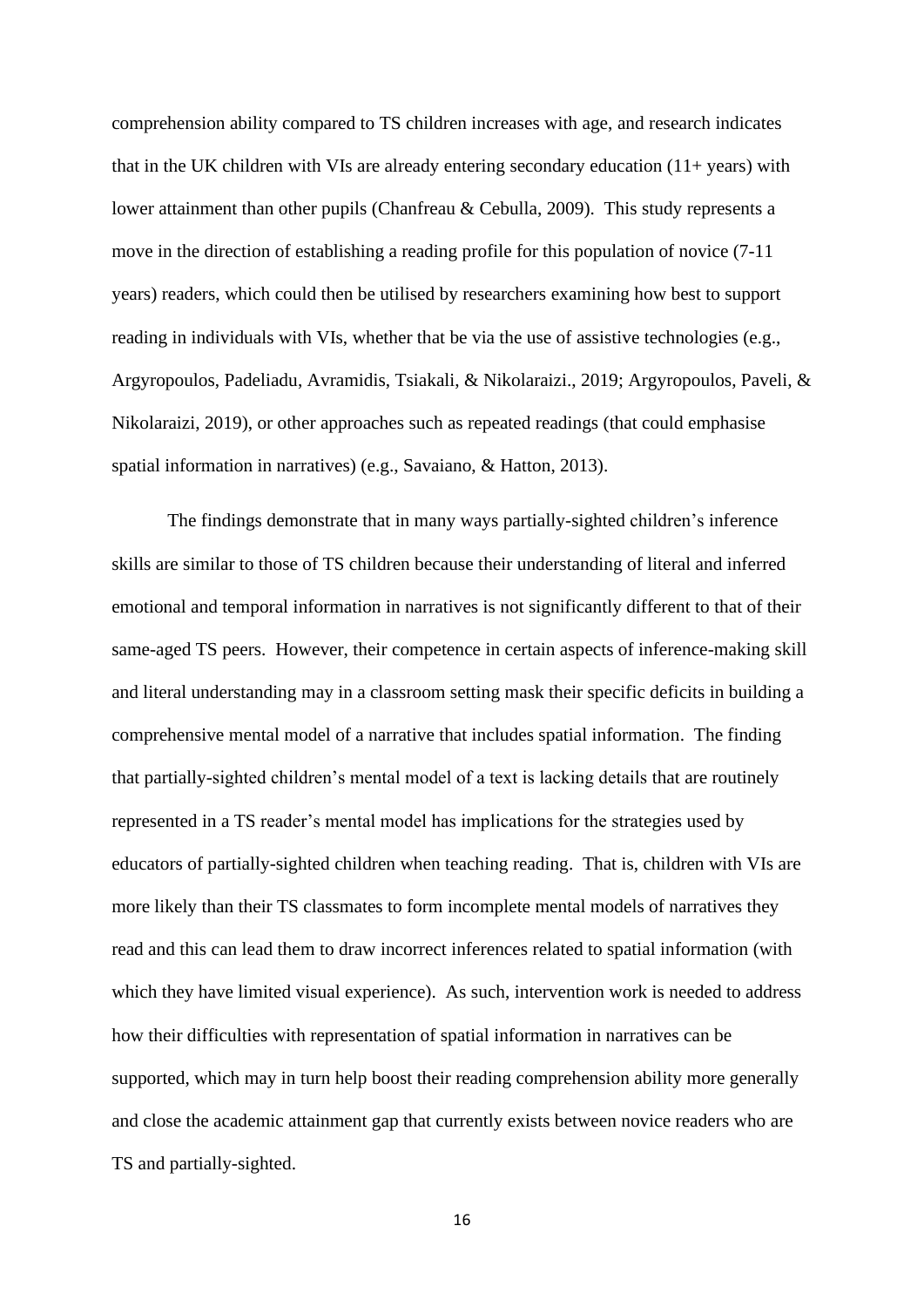#### *References*

- Argyropoulos, V. & Padeliadu, S., Avramidis, E., Tsiakali, T., & Nikolaraizi, M. (2019). An investigation of preferences and choices of students with vision impairments on literacy mediums for studying. *British Journal of Visual Impairment*, *37*(2), 154-198. doi.org/10.1177/0264619619838667
- Argyropoulos, V, Paveli, A. & Nikolaraizi, M. (2019). The role of DAISY digital talking books in the education of individuals with blindness: A pilot study. *Education and Information Technologies*, *24*(1), 693-709. doi>10.1007/s10639-018-9795-2
- Baron-Cohen, S. (1995). *Mindblindness: An essay on autism and theory of mind*. Cambridge, MA: MIT Press.
- Barth, A. E., Barnes, M., Francis, D., Vaughn, S., & York, M. (2015). Inferential processing among adequate and struggling adolescent comprehenders and relations to reading comprehension. *Reading and Writing: An Interdisciplinary Journal, 28*(5), 587–609. [https://doi.org/10.1007/s11145-014-9540-1](https://psycnet.apa.org/doi/10.1007/s11145-014-9540-1)
- Bowyer-Crane, C. A., & Snowling, M. J. (2005). Assessing children's inference generation: What do tests of reading comprehension measure*? British Journal of Educational Psychology*, *75*, 189-201. doi: 10.1348/000709904x22674
- Byrne, R.M., & Johnson-Laird, P.N. (1989) Spatial Reasoning. *Journal of Memory and Language*, *28* (5), 564-575. doi.org/10.1016/0749-596X(89)90013-2
- Cain, K, & Oakhill, J. (1999) Inference making ability and its relation to comprehension failure. *Reading and Writing, 11* (5-6), 489-503. doi*:*10.1023/A:1008084120205
- Cain, K., Oakhill, J., Barnes, M., & Bryant, P. (2001). Comprehension skill, inference making ability and their relation to knowledge. *Memory and Cognition, 29* (6), 850-859.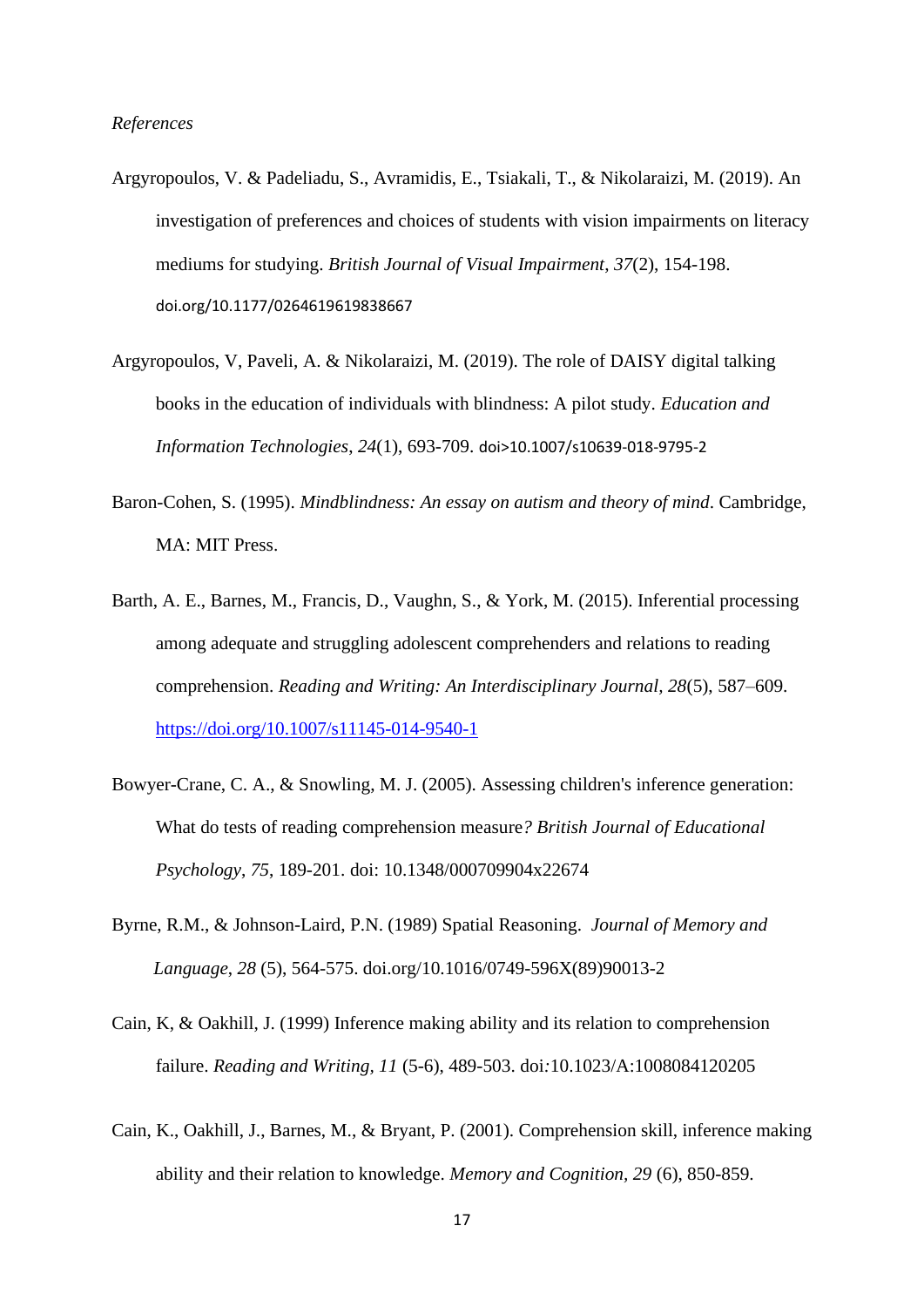- Chanfreau, J., & Cebulla, A. (2009) Educational attainment of blind and partially sighted pupils: report for the Royal National Institute for the Blind (RNIB)
- Douglas, G., Grimley, M., Hill, E., Long, R., & Tobin, M. J. (2002) The use of the NARA for assessing the reading ability of children with low vision. *British Journal of Visual Impairment*, *20*, 68–75. doi: [10.1177/026461960202000204](https://doi.org/10.1177/026461960202000204)
- Douglas, G., Grimley, M., McLinden & Watson (2004) Reading errors made by children with low vision. *[Ophthalmic Physiol Opt.,](https://www.ncbi.nlm.nih.gov/pubmed/15228509) 24*(4), 319-22. doi.org/10.1111/j.1475- 1313.2004.00204.x
- Edmonds, C.J. & Pring, L. (2006) Generating inferences from written and spoken language: A comparison of children with visual impairment and children with sight. *British Journal of Developmental Psychology, 24*, 337–351. doi: 10.1348/026151005X35994
- Elleman, A. M. (2017). Examining the impact of inference instruction on the literal and inferential comprehension of skilled and less skilled readers: A meta-analytic review. *Journal of Educational Psychology, 109*(6), 761–781.

[https://doi.org/10.1037/edu0000180](https://psycnet.apa.org/doi/10.1037/edu0000180)

- Garnham, A., & Oakhill, J. (1996). The mental models theory of language comprehension. In B. K. Britton & A. C. Graesser (Eds.), Models of understanding text (pp. 313- 339).Hillsdale: NJ Erlbaum
- Green, S., Pring, L., and Swettenham, J. (2004) An investigation of first-order false belief understanding of children with congenital profound visual impairment. *British Journal of Developmental Psychology, 22*, 1–17. doi: 10.1348/026151004772901087
- Hill, E. R., Long, G., Tobin, D.M., and Grimley, M. (2005) Neale Analysis or Reading Ability for readers with low vision: A supplementary manual to aid the assessment of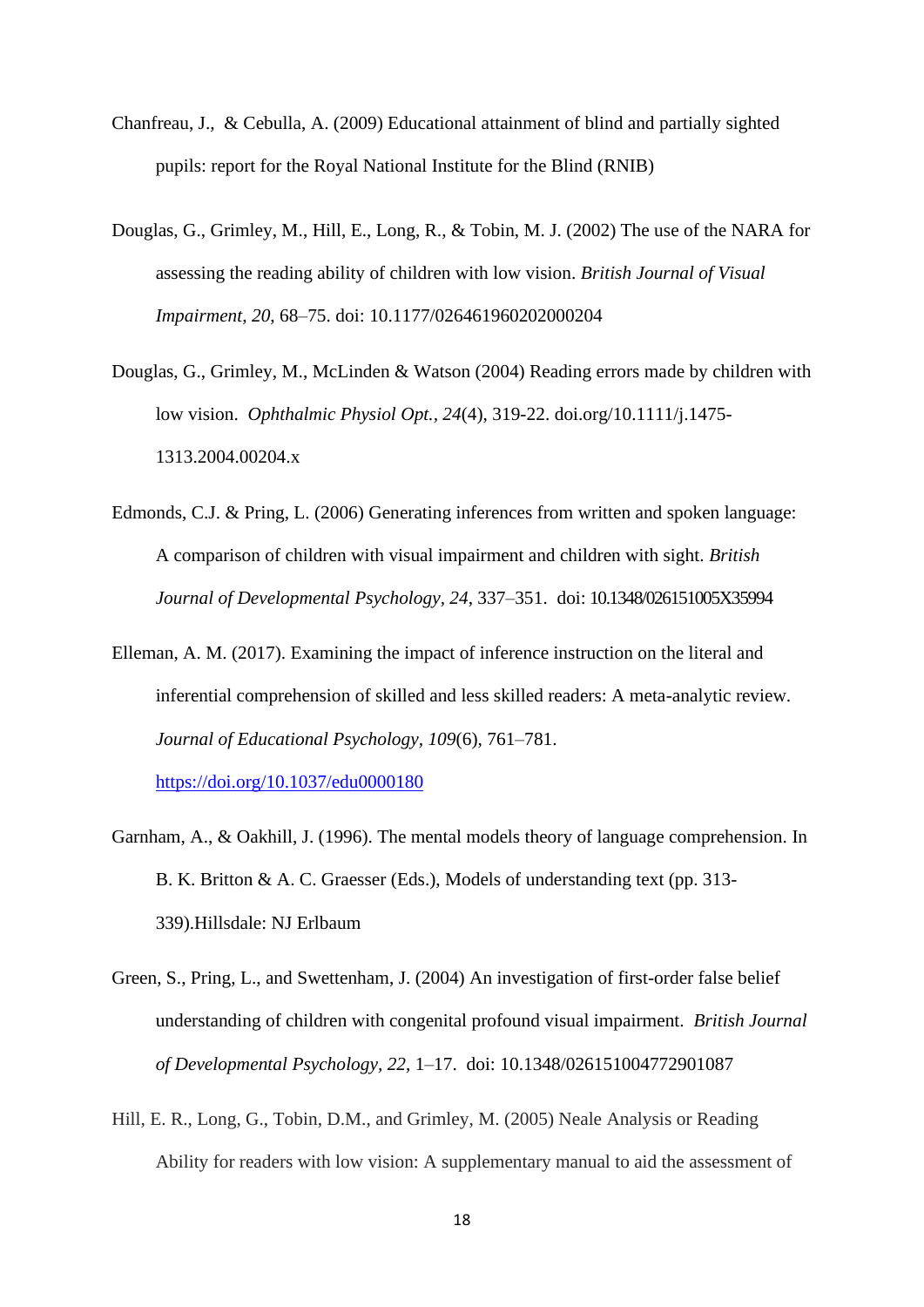partially-sighted pupil's reading using the Neale analysis of reading ability (NARA). University of Birmingham.

- Johnson-Laird, P. N. (1983).Mental Models: Towards a Cognitive Scienceof Language, Inference, and Consciousness. Cambridge, MA: Harvard University Press
- Kintsch, W., & van Dijk, T. A. (1978). Toward a model of text comprehension and production. *Psychological Review, 85*(5), 363–394. doi.org/10.1037/0033- 295X.85.5.363
- Kintsch, W. (1998). *Comprehension: A paradigm for cognition*. New York: CUP.
- McNamara, D. S., & Magliano, J. P. (2009). Towards a comprehensive model of comprehension. In B. Ross (Ed), *The psychology of learning and motivation*, vol. 51, (pp. 297-384). New York, NY, US: Elsevier Science*.*
- Meltzoff, A., and Gopnik, A. (1993) *The role of imitation in understanding persons and developing a theory of mind*. In: Baron-Cohen S, Tager-Flusberg H, Cohen D, editors. Understanding other minds: Perspectives from autism. New York: Oxford University Press; pp. 335–366.
- Morris, M., and Smith, P. (2008). *Educational provision for blind and partially-sighted children and young people in Britain*. National Foundation for Educational Research (NFER) for RNIB.
- Neale, M. D.*,* Christophers, U.*,* Whetton, C. Neale (1999) Analysis of Reading Ability Revised British Edition Windsor: NFER‐Nelson*.*
- Oakhill, J., and Cain, K. (2012). [The precursors of reading ability in young readers: evidence](http://www.research.lancs.ac.uk/portal/en/publications/the-precursors-of-reading-ability-in-young-readers-evidence-from-a-fouryear-longitudinal-study%28d9aabae3-ffc4-41cd-895c-352f5c356417%29.html)  [from a four-year longitudinal study.](http://www.research.lancs.ac.uk/portal/en/publications/the-precursors-of-reading-ability-in-young-readers-evidence-from-a-fouryear-longitudinal-study%28d9aabae3-ffc4-41cd-895c-352f5c356417%29.html) *Scientific Studies of Reading, 16* (2), 91-121. doi: 10.1080/10888438.2010.529219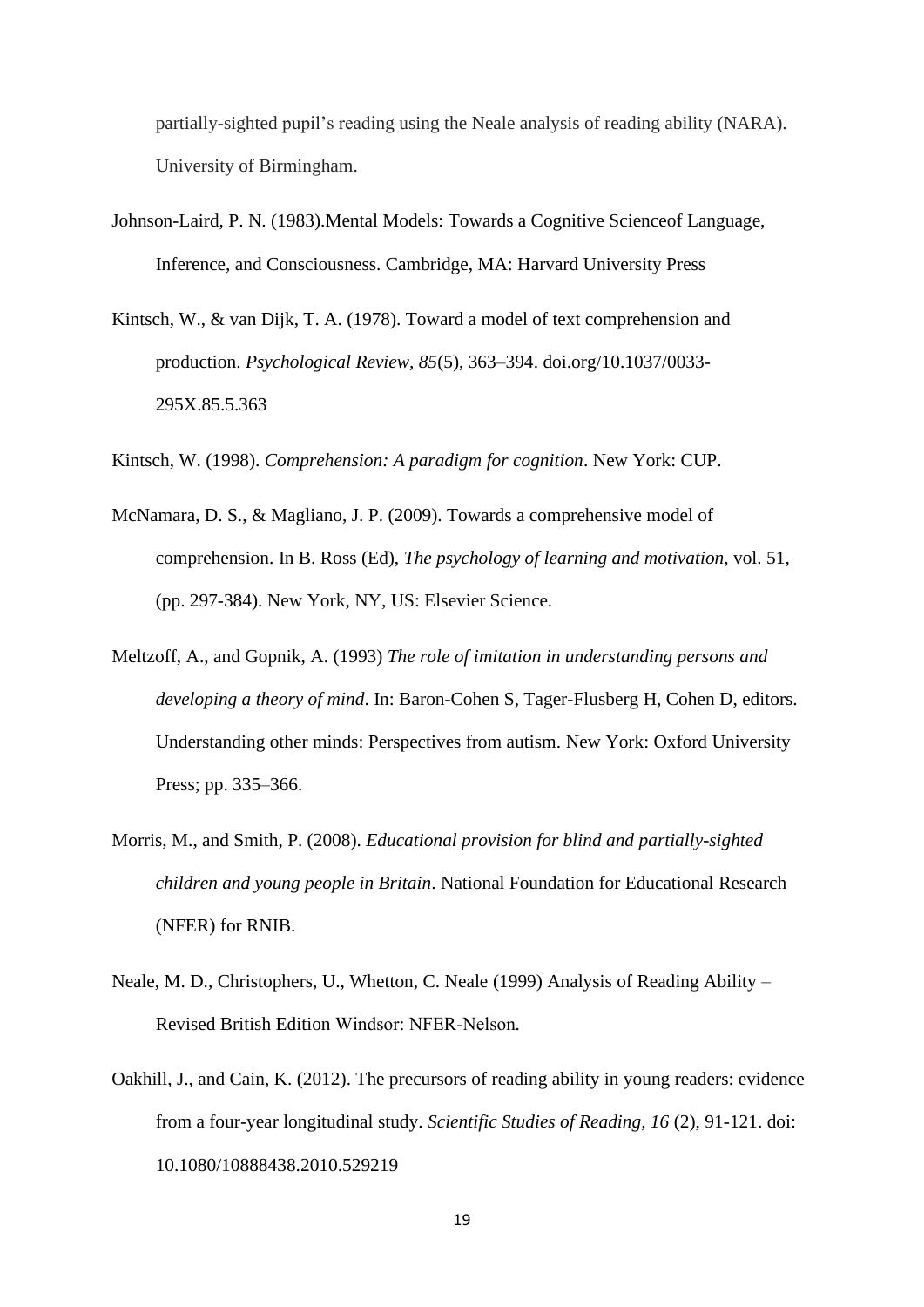- Oakhill, J.V. Cain, K., & Elbro, C. (2019). Reading Comprehension and Reading Comprehension Difficulties. In Joshi, M., Wagner, R. & Kilpatrick, D. (Eds.). *Reading Difficulties at School*. Springer.
- Oakhill, J. V. (1982). Constructive processes in skilled and less-skilled comprehenders' memory for sentences. *British Journal of Psychology*, *73*, 13–20. doi:10.1111/j.2044– 8295.1982.tb01785.x
- Oakhill, J. V. (1984). Inferential and memory skills in children's comprehension of stories. *British Journal of Educational Psychology*, *54*, 31–39. doi:10.1111/j.2044- 8279.1984.tb00842.x
- [Savaiano,](https://journals.sagepub.com/action/doSearch?target=default&ContribAuthorStored=Savaiano%2C+Mackenzie+E) M. & Hatton, D. (2013) Using repeated reading to improve reading speed and comprehension in students with visual impairments. *Journal for Visual Impairment and Blindness*, *107*(2), 93-106. doi.org/10.1177/0145482X1310700203
- Papastergiou & Pappas (2019) A comparison of sighted and visually impaired children's text comprehension. *Research in Developmental Disabilities*, *85*, 8-19. doi:10.1016/j.ridd.2018.10.003
- Royal National Institute for the Blind (RNIB) (2019) *Criteria for Certificate of Vision Impairment (CVI)*, rnib.org.uk
- Shamay-Tsoory, S.G., & Aharon-Pretz, J. (2007) Dissociable prefrontal networks for cognitive and affective theory of mind: A lesion study. *Neuropsychologia*, *45*(13), 3054-3067. doi.org/10.1016/j.neuropsychologia.2007.05.021
- Szubielskam, M., & Marek, B. (2015) The role of visual experience in changing the size of objects in imagery processing. *Journal of Visual Impairment and Blindness*, 109(1), 43-53. doi.org/10.1177/0145482X1510900106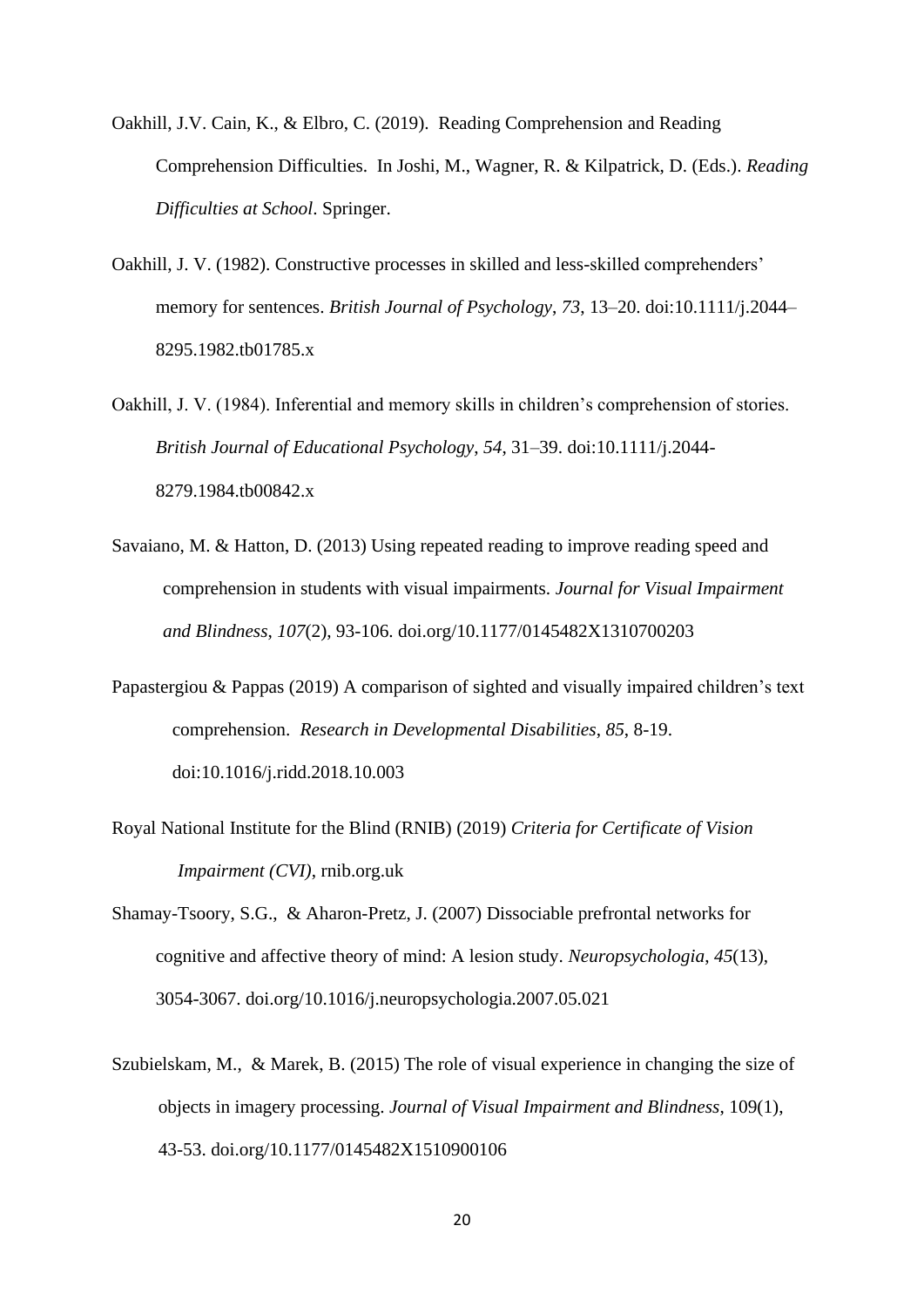- Therriault, D. J., & Rinck, M. (2007*). Multidimensional situation models*. In F. Schmalhofer & C.A. Perfetti (Eds.), Higher level language processes in the brain: Inference and comprehension processes. (pp. 311-327) Mahwah, NJ: Erlbaum.
- Thinus-Blanc, C., & Gaunet, F. (1997). Representation of space in blind persons: Vision as a spatial sense? *Psychological Bulletin, 121*, 20–42. PMID: 9064698
- Van der Schoot, M., Reijntjes, A., & van Lieshout, E. C. D. M. (2012). How do children deal with inconsistencies in text? An eye fixation and self-paced reading study in good and poor reading comprehenders. *Reading and Writing*, *25*(7), 1665–1690. doi[:10.1007/s11145-011-9337-4](https://doi.org/10.1007/s11145-011-9337-4)
- Vanlierde & Wanet-Defalque, (2004) Abilities and strategies of blind and sighted subjects in visuo-spatial imagery. *[Acta Psychol](https://www.ncbi.nlm.nih.gov/pubmed/15158183)*, 116(2): 205-22
- Wassenburg, S.I., Beker, K., van den Broek, P. and van der Schoot, M. (2015) Children's comprehension monitoring of multiple situational dimensions of a narrative. *Reading and Writing*, *28*, 1203. doi:10.1007/s11145-015-9568-x
- Wyver, S. R., Markham, R., & Hlavacek, S. (2000). Inferences and Word Associations of Children with Visual Impairments. *Journal of Visual Impairment & Blindness*, *94*(4), 204–217. https://doi.org[/10.1177/0145482X0009400403](https://doi-org.ezproxy.sussex.ac.uk/10.1177/0145482X0009400403)

World Health organisation (2012) Global data on visual impairments 2010. WHO/NMH/PBD/12.01

Yuill, N. M., & Oakhill, J. V. (1988). Effects of inference awareness training on poor reading comprehension. *Applied Cognitive Psychology*, *2*, 33–45. doi:10.1002/acp.2350020105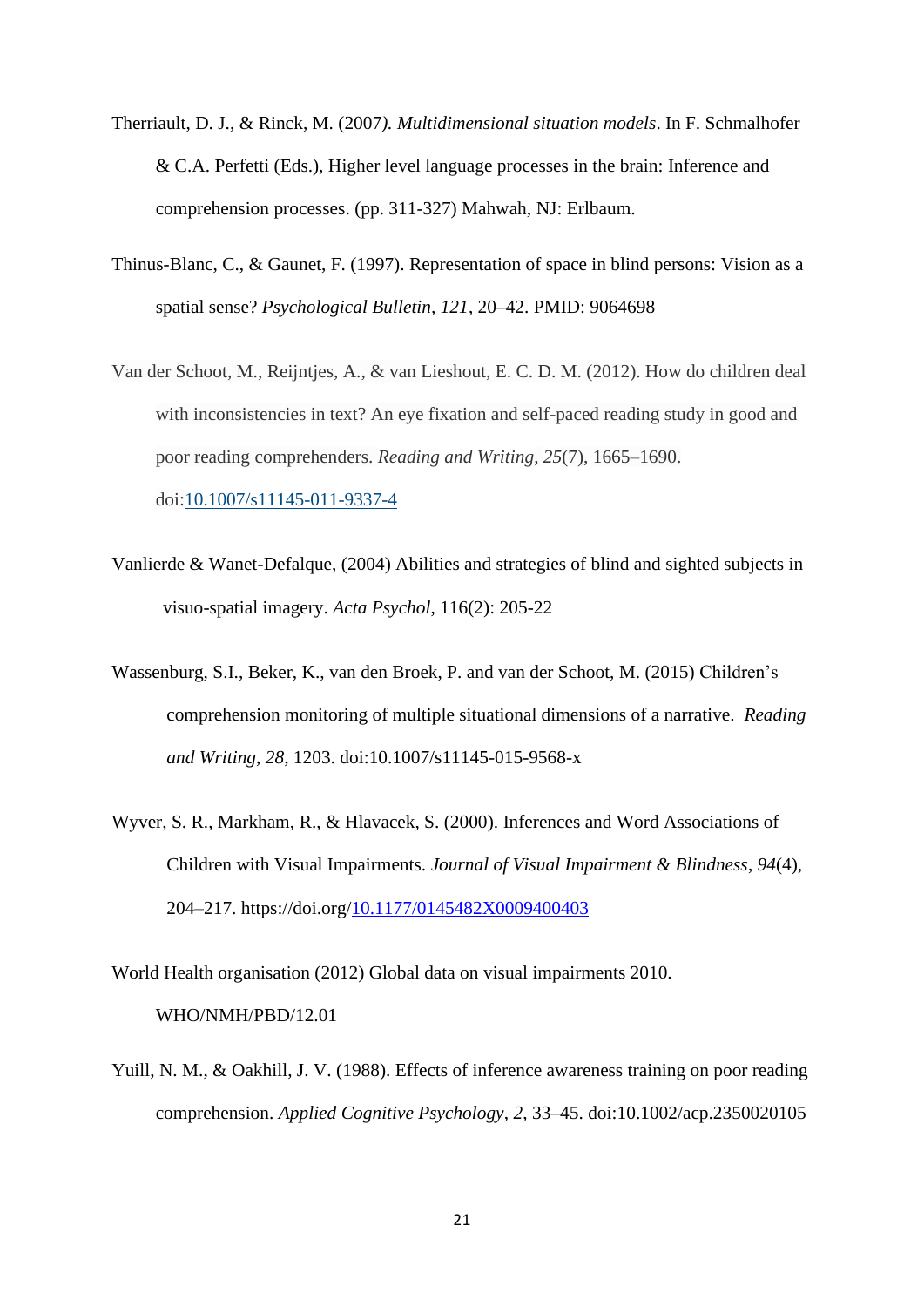| Age of Diagnosis             |              | Laterality       |    | Cause of VI      |                |
|------------------------------|--------------|------------------|----|------------------|----------------|
| At birth, or $\leq 4$ months | 15           | <b>Bilateral</b> | 14 | Strabismus       | 3              |
| $1-2$ years                  | $\mathbf{1}$ | Unilateral       | 6  | <b>Nystagmus</b> | 3              |
| 3-4 years                    | 3            |                  |    | Amblyopia        | 2              |
| 7 years                      | 1            |                  |    | Cataracts        | $\overline{2}$ |
|                              |              |                  |    | Duane syndrome   | 1              |
|                              |              |                  |    | Colaboma         | $\mathbf{1}$   |
|                              |              |                  |    | Unknown origin   | 8              |
| Total                        | 20           |                  | 20 |                  | 20             |

Table 1: Characteristics of partially-sighted participants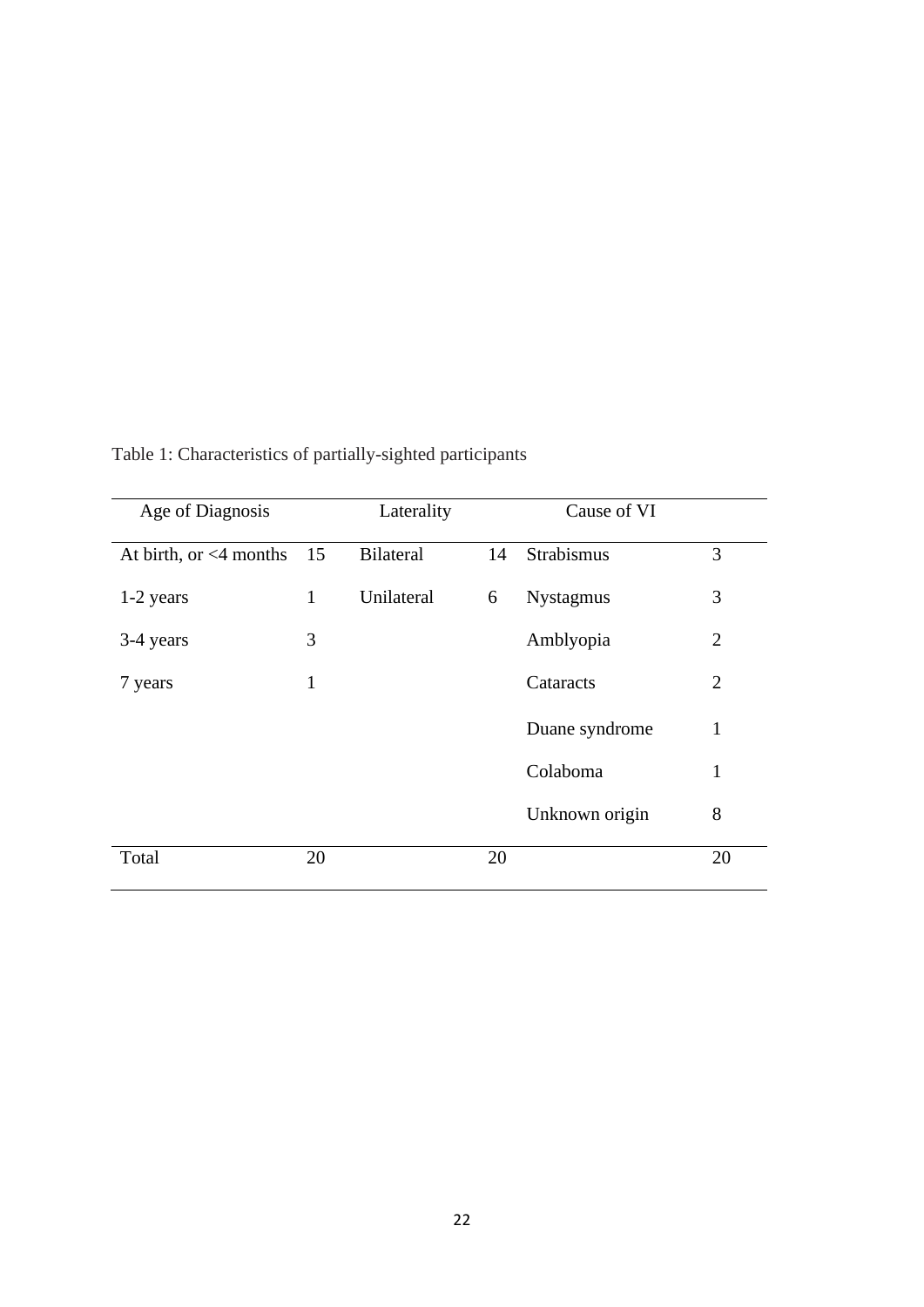|           |           | Inference |         |       |       |              | Literal |       |
|-----------|-----------|-----------|---------|-------|-------|--------------|---------|-------|
|           | <b>CA</b> | <b>RA</b> | Spatial | Temp  | Emot  | Spatial Temp |         | Emot  |
|           | (months)  |           |         |       |       |              |         |       |
| <b>TS</b> | 106.30    | 114.55    | .74     | .60   | .73   | .79          | .86     | .80   |
|           | (10.70)   | (21.66)   | (.15)   | (.25) | (.15) | (.21)        | (.17)   | (.19) |
| VI        | 105.85    | 92.90     | .55     | .54   | .68   | .66          | .73     | .71   |
|           | (11.16)   | (15.61)   | (.22)   | (.22) | (.21) | (.20)        | (.24)   | (.16) |

Table 2: Characteristics and scores on each task (as a proportion), for each group

*Standard deviations in brackets*

- *TS – Typically sighted*
- *VI – Visually impaired (the partially-sighted children)*
- *CA – chronological age in months*
- *RA – reading age in months, derived from comprehension scores on the NARA II*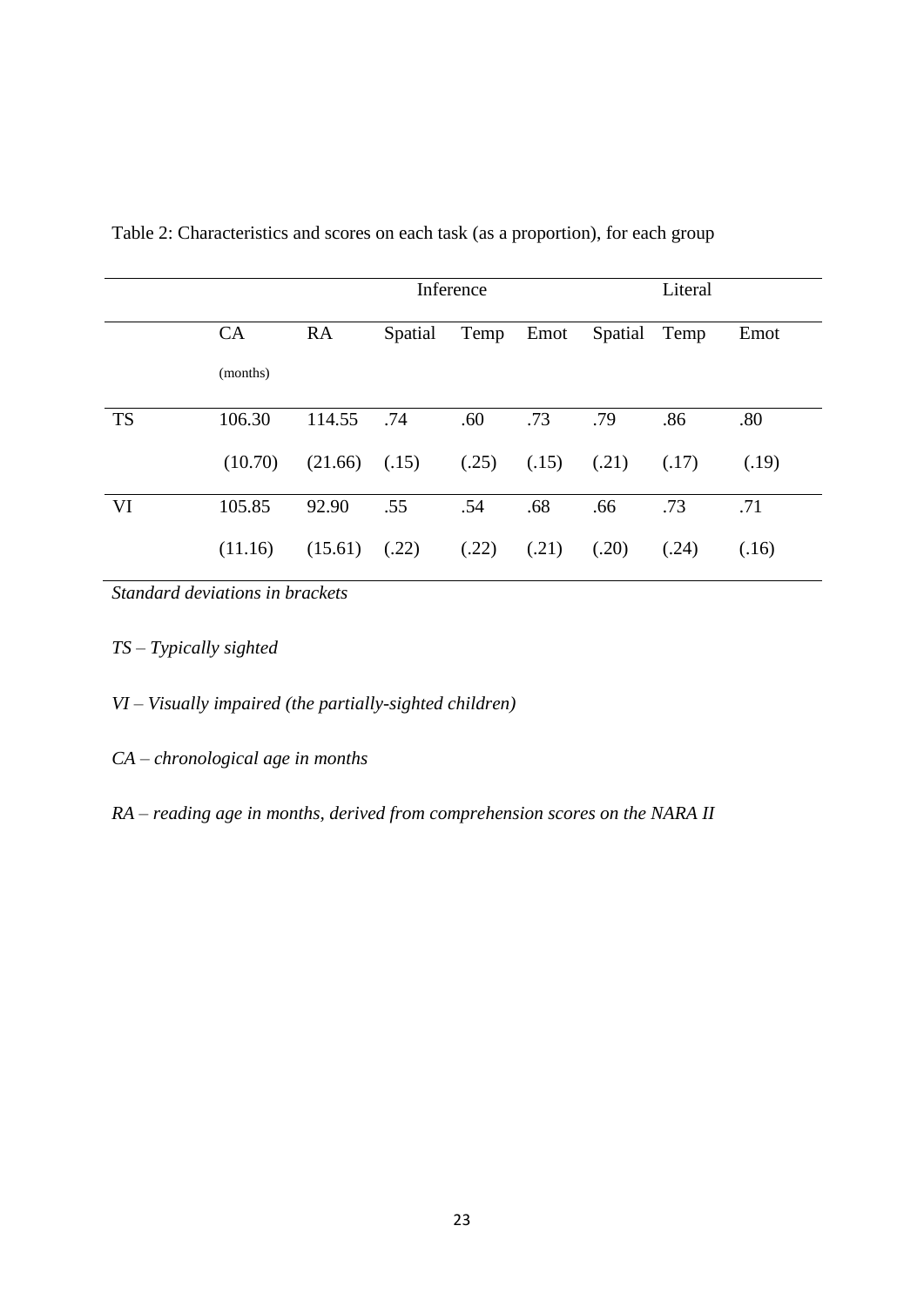

Figure 1: Proportion scores on temporal, emotion and spatial questions (collapsed across literal and inferred) for both groups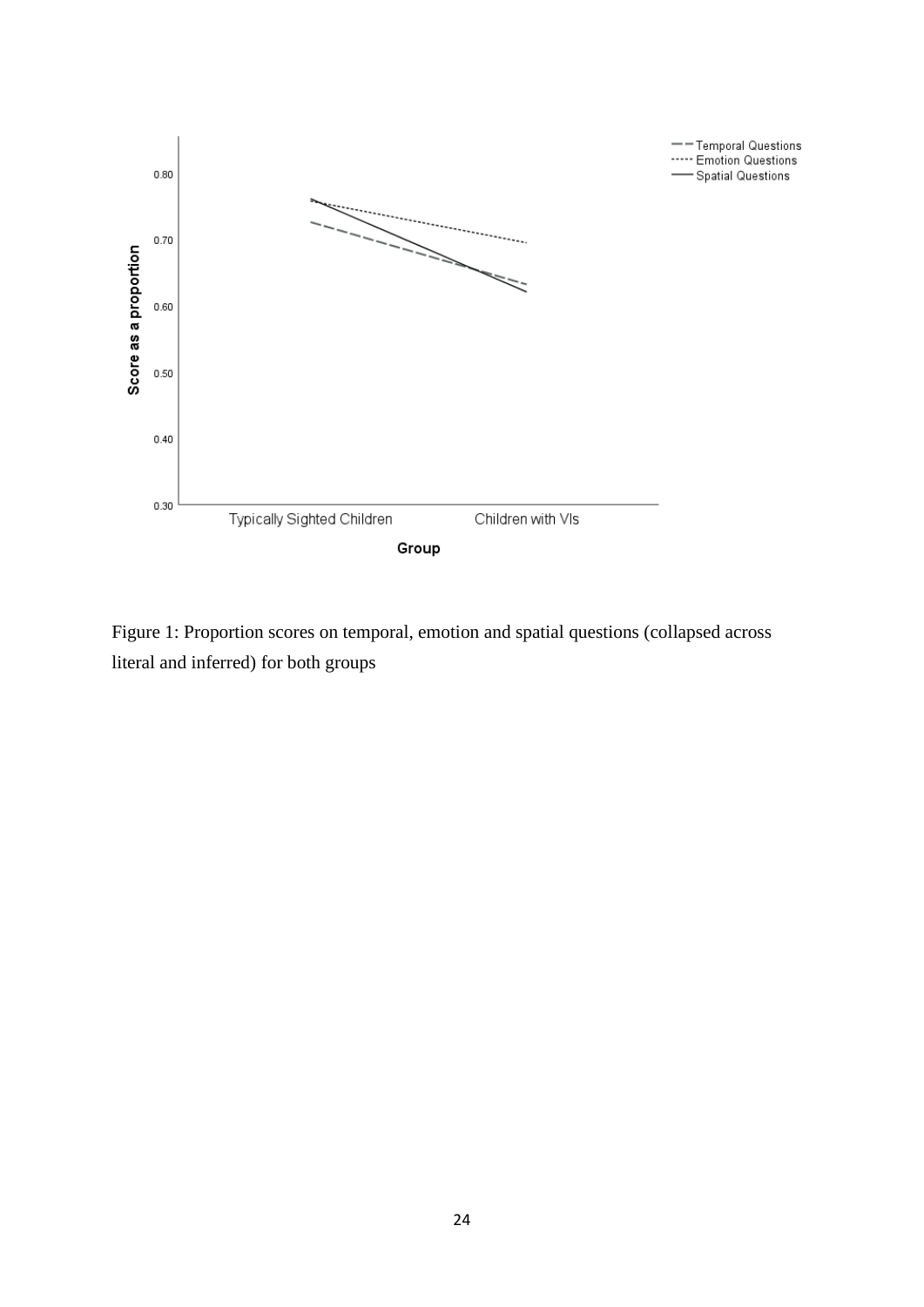#### Appendix

Example story and accompanying marking schema

# *James*

On Monday, James walked to school. He had to get there early to practice for the play. James walked through the park, across the fields, and arrived at the hall. James was going to be an angel and he would hover above the stage. Everyone would think he could fly. He couldn't wait.

After practicing the play, James went to class for registration. It was quite a walk. When he got to class he realized he'd forgotten to take his bag with him when he left rehearsals. He quickly went back to get it. He ran through lots of corridors. He didn't want to get told off for running but he had to be quick or he would miss registration. He was relieved when he made it back to class in time.

After registration, they made decorations and went to the hall and brought in the tree. Everyone put lights on it, and the decorations were hung up so they looked like stars glittering in the sky. Everyone clapped because it was a job well done. They put the tree next to the stage.

In two days' time the parents would come and see the play. Everyone was so excited.

### **Questions**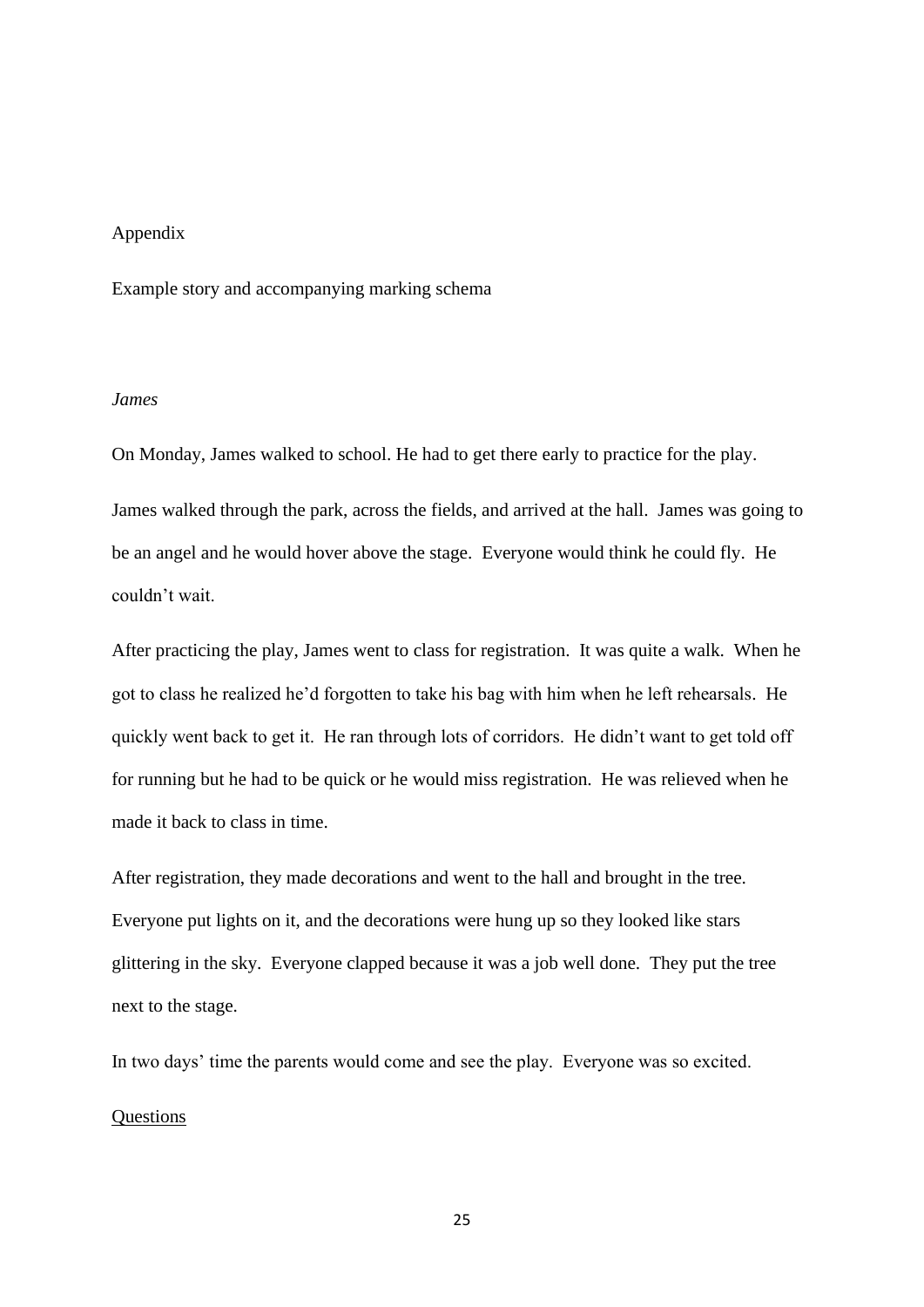Temporal Literal: Why did James need to get to school early?

*1 point:* 

To practise for the play.

Because he needed to practise for the play

He didn't want to miss the rehearsal because he was going to be an angel.

He had a rehearsal

*0.5 points:* 

For the play

He was starring in the play.

To get to the play on time

*0 point:*

So he wouldn't miss registration

Temporal Inference: On what day were the parents going to come and see the play?

*1 point:* 

Wednesday

*0 point:*

In 2 days time

Temporal Literal: What did they do after registration?

*1 point:* 

They made decorations and then went to put them on the tree.

Made decorations for the school play

Went to the hall.

They went and sat down in the hall

Made decorations for the tree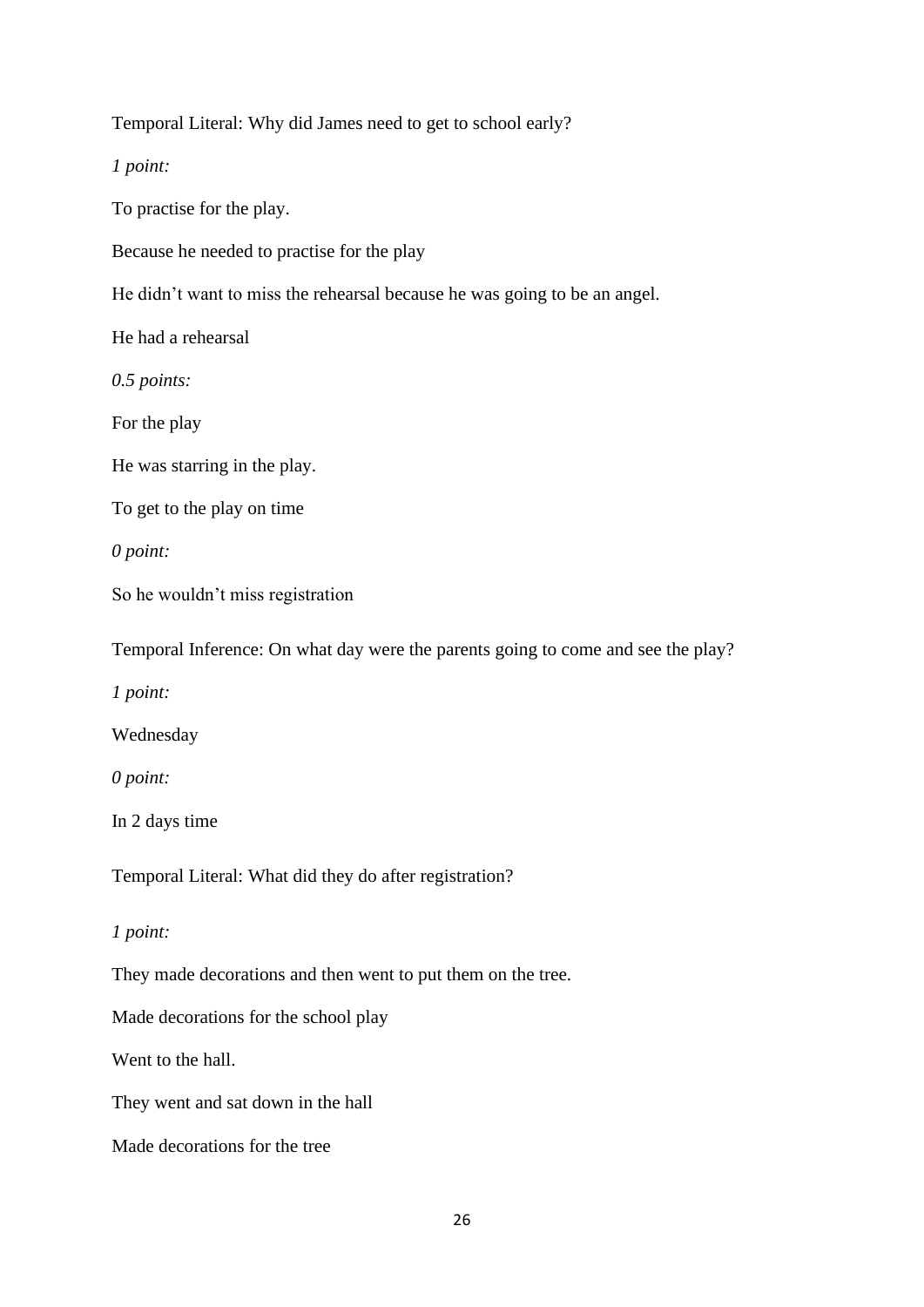They made a tree with decorations

They went to put the tree up

*0 point:*

Played games

Temporal Inference: Did it take long to get from the classroom back to the hall? How can you tell?

*2 points:* 

Yes quite long because it says he had to run through corridors or he would be late

Yes he had to run through lots of corridors/ it said it was quite a walk

Yes it said it was a long journey

*1 point:*

Yes it took long time (but with no further explanation)

It was far (but with no further explanation)

*0.5 point:*

No, because James went quickly.

A few minutes because it doesn't take long to get through the corridors to the hall

He ran through corridors

*0 point:*

No it was quick

Emotion Inference: How did James feel about being in the play? How can you tell?

*2 points:* 

Happy because he wants to get to the rehearsal on time.

He was excited because it says 'he couldn't wait'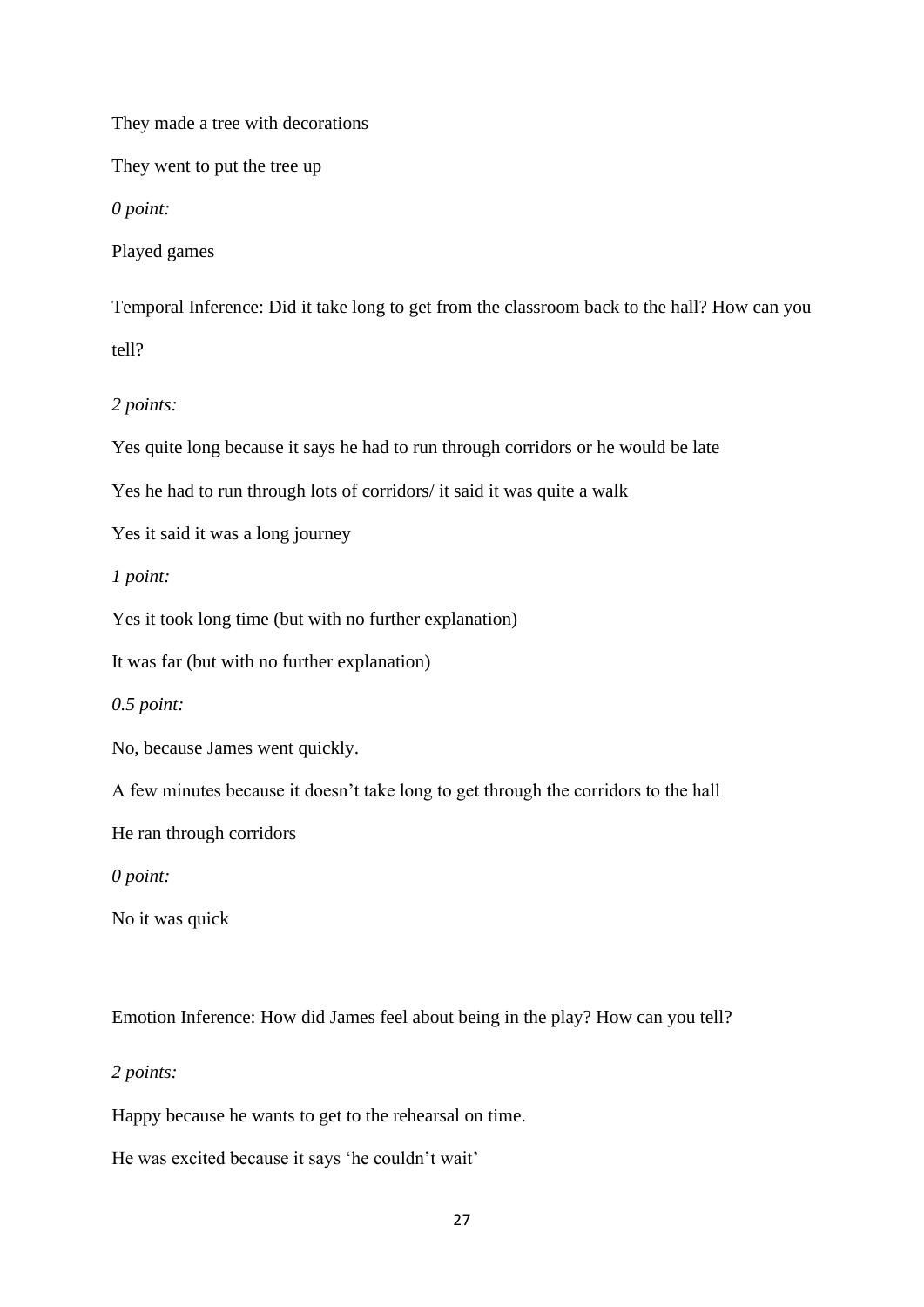Excited because he would hover above everyone and they would think he was flying Happy because he got to school early, and was excited and wanted to get to school. *1 point:* Excited because he wants to be in the play *0.5 point:*  Happy (with no explanation) Happy and nervous (with no further explanation) Excited (no explanation) Emotion Literal: How did everyone feel at the end of the story? *1 point:*  Excited

Happy

Proud

Emotion Inference: How did James feel when he was running through the corridors? How can you tell?

*2 points (includes emotion + being' told off'):* 

A bit scared because he didn't want to miss registration and he didn't want to get told off.

Nervous he would get told off

Really daring to do it as not allowed to run.

Relieved he didn't get caught

*1 point (does not include 'told off'):*

Worried that he wouldn't make it back in class in time.

Worried because he would be late for registration

*0.5 point (emotion, but with no explanation):*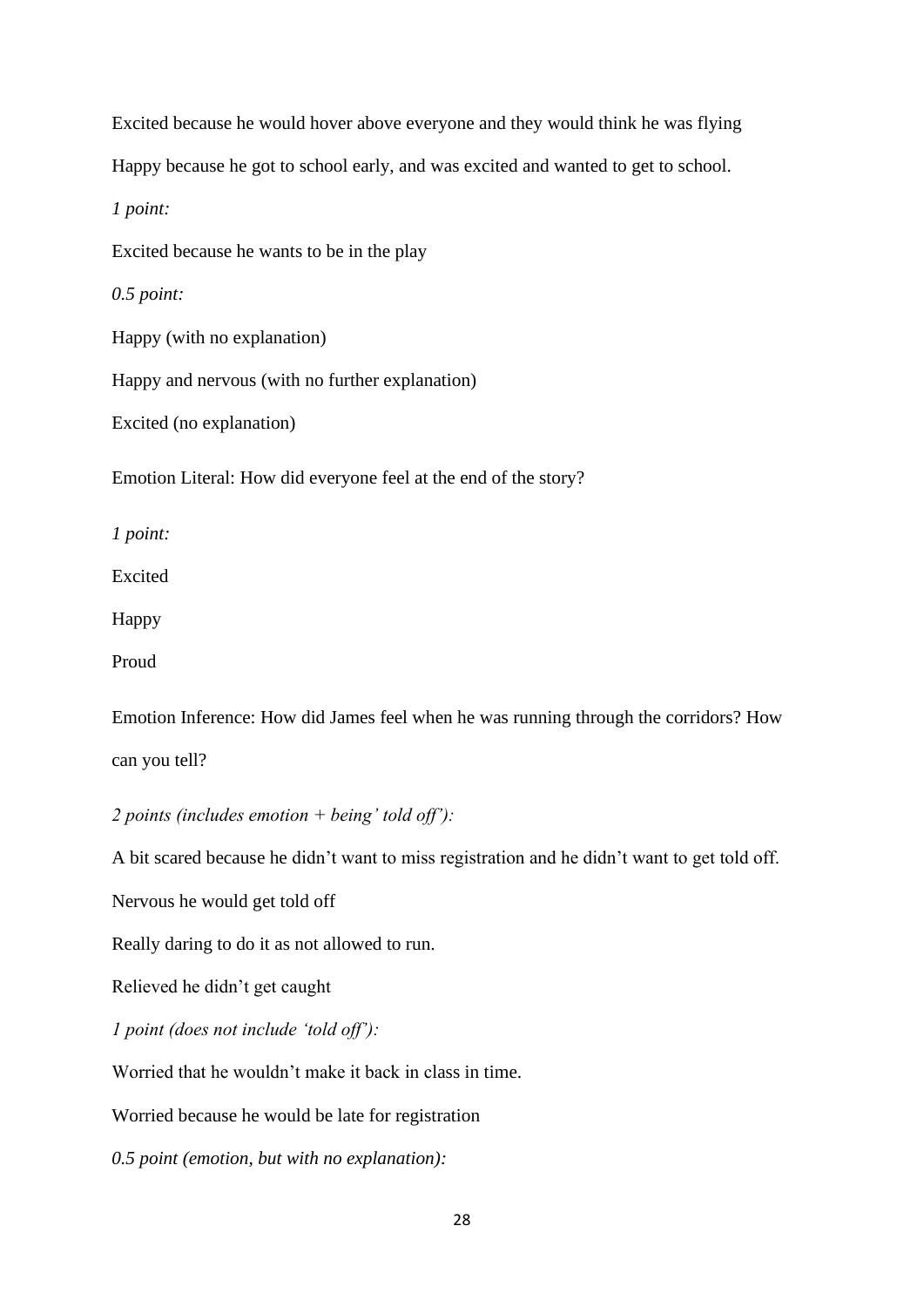Upset

Nervous

*0 points:*

Happy

Emotion Literal: How did James feel when he got back to the classroom after getting his bag?

*1 point:* 

Relieved

Amazed he didn't miss registration

*0.5 point:* 

Happy

Spatial Literal: Which was nearer to the hall – the fields or the park?

*1 point:* 

The fields

Spatial Inference: Where had James left his bag?

*1 point:* 

In the hall where he was rehearsing.

Back in the hall

In the hall

Inside the rehearsal room.

At the rehearsal.

Spatial Literal: Where did they put the tree?

*1 point:* 

In the hall by the stage